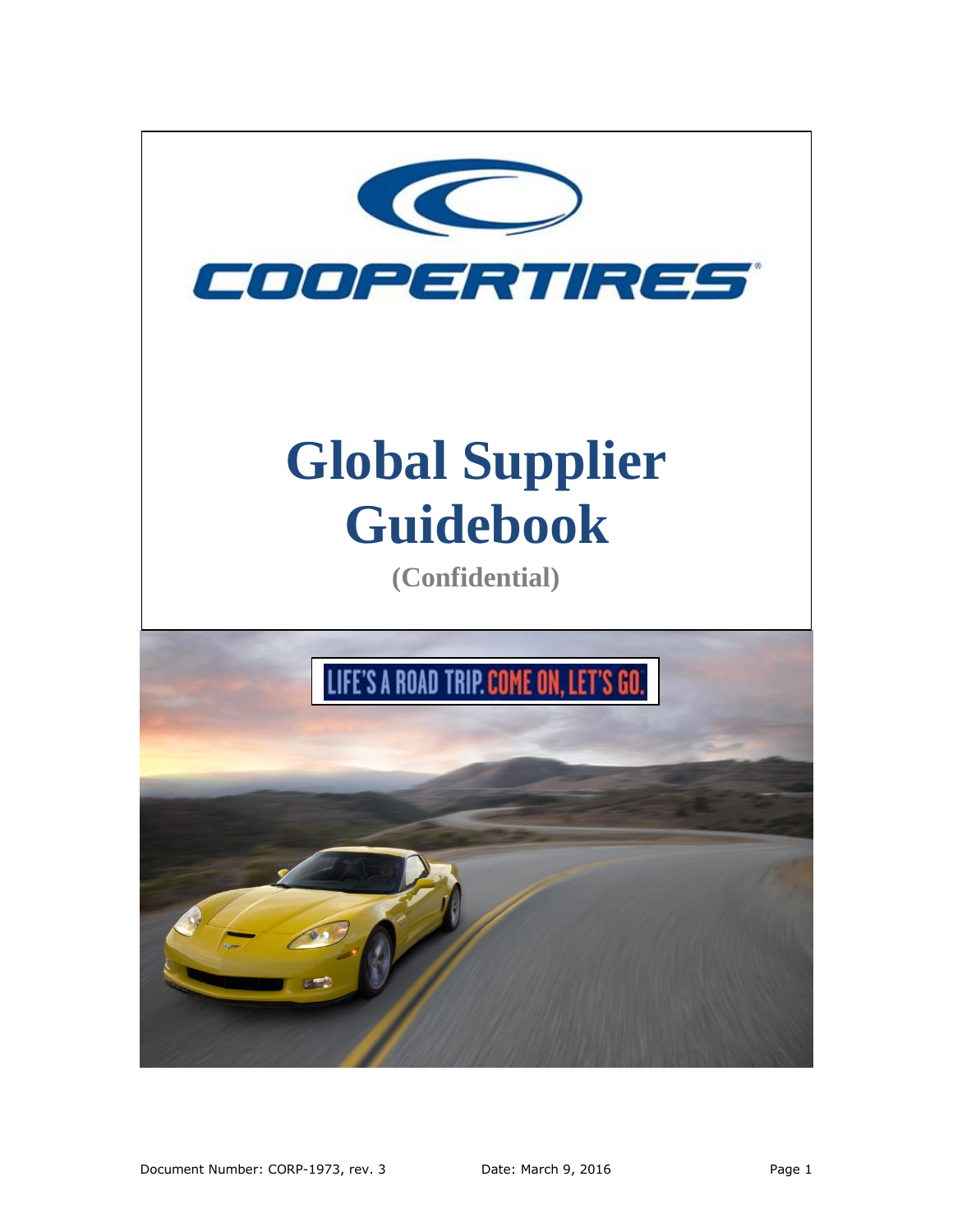# **Table of Contents**

| <b>Number</b> | <b>Section</b>                                                   |                  |  |  |  |  |  |
|---------------|------------------------------------------------------------------|------------------|--|--|--|--|--|
| 1.0           |                                                                  | <b>Page</b><br>з |  |  |  |  |  |
|               | "The Cooper Way"                                                 |                  |  |  |  |  |  |
| 2.0           |                                                                  | 4                |  |  |  |  |  |
| 3.0           |                                                                  | 4                |  |  |  |  |  |
| 4.0           | 4.1<br>Communication                                             | 4                |  |  |  |  |  |
|               | 4.2                                                              |                  |  |  |  |  |  |
| 5.0           | Supplier Code of Conduct                                         | 7                |  |  |  |  |  |
|               | Quality Management System (QMS)<br>5.1                           |                  |  |  |  |  |  |
|               | 5.2<br>Environmental Management System (EMS)                     |                  |  |  |  |  |  |
|               | 5.3<br>Occupational Health and Safety Management System (OHSMS)  |                  |  |  |  |  |  |
|               | 5.4<br>Laboratory Management System (LMS)                        |                  |  |  |  |  |  |
|               | 5.5<br><b>Indirect Products and Services</b>                     |                  |  |  |  |  |  |
|               | 5.6<br><b>REACH Compliance</b>                                   |                  |  |  |  |  |  |
|               | 5.7<br><b>Safety Compliance</b>                                  |                  |  |  |  |  |  |
|               | 5.8<br><b>Risk Management</b>                                    |                  |  |  |  |  |  |
| 6.0           |                                                                  | 11               |  |  |  |  |  |
|               | Approved Source List (ASL)<br>6.1                                |                  |  |  |  |  |  |
|               | 6.2<br>Pricing                                                   |                  |  |  |  |  |  |
|               | 6.3<br><b>Material Specification Acceptance</b>                  |                  |  |  |  |  |  |
|               | 6.4<br>Supplier Profile                                          |                  |  |  |  |  |  |
|               | New Supplier Audit<br>6.5                                        |                  |  |  |  |  |  |
|               | 6.6<br>Material Sample                                           |                  |  |  |  |  |  |
|               | 6.7<br>Material Safety Data Sheet (MSDS)/Safety Data Sheet (SDS) |                  |  |  |  |  |  |
|               | Certificate of Analysis (COA)<br>6.8                             |                  |  |  |  |  |  |
|               | 6.9<br>Production Part Approval Process (PPAP)                   |                  |  |  |  |  |  |
|               | Factory Raw Material Evaluation (FRME)<br>6.10                   |                  |  |  |  |  |  |
|               | Manufacturing Plant Approval<br>6.11                             |                  |  |  |  |  |  |
|               | 6.12 The "Change" Essentials                                     |                  |  |  |  |  |  |
| 7.0           |                                                                  | 17               |  |  |  |  |  |
| 8.0           |                                                                  | 17               |  |  |  |  |  |
|               | 8.1<br>First In First Out (FIFO)                                 |                  |  |  |  |  |  |
|               | 8.2<br>Shelf Life                                                |                  |  |  |  |  |  |
| 9.0           |                                                                  | 18               |  |  |  |  |  |
|               | 9.1<br>Packaging                                                 |                  |  |  |  |  |  |
|               | 9.2<br>Labeling                                                  |                  |  |  |  |  |  |
| 10.0          | Nonconforming Parts Per Million (PPM)<br>10.1                    | 19               |  |  |  |  |  |
|               | 10.2<br>Formal Material Quality Notification (FMQN)              |                  |  |  |  |  |  |
|               | Vendor Complaint Quality Notification (VCQN)<br>10.3             |                  |  |  |  |  |  |
|               | 10.4<br>Opportunity For Improvement (OFI)                        |                  |  |  |  |  |  |
|               | Nonconforming/Suspect Material Disposition<br>10.5               |                  |  |  |  |  |  |
| 11.0          |                                                                  | 21               |  |  |  |  |  |
|               | On Time Percentage<br>11.1                                       |                  |  |  |  |  |  |
|               | 11.2<br>Poor Delivery Performance                                |                  |  |  |  |  |  |
|               | 11.3 Advance Shipping Notice (ASN)                               |                  |  |  |  |  |  |
| 12.0          |                                                                  | 21               |  |  |  |  |  |
| 13.0          |                                                                  | 22               |  |  |  |  |  |
| 14.0          |                                                                  | 22               |  |  |  |  |  |
|               | Continual Improvement<br>14.1                                    |                  |  |  |  |  |  |
|               | 14.2<br>Lean Enterprise                                          |                  |  |  |  |  |  |
|               | 14.3<br>Six Sigma                                                |                  |  |  |  |  |  |
| 15.0          |                                                                  | 22               |  |  |  |  |  |
|               | Invoices (Kunshan plant)<br>15.1                                 |                  |  |  |  |  |  |
|               | 15.2<br>Agreement                                                |                  |  |  |  |  |  |
| 16.0          |                                                                  | 22               |  |  |  |  |  |
|               | Invoices (Melksham plant)<br>16.1                                |                  |  |  |  |  |  |
|               | 16.2<br>Invoices (Kruševac plant)                                |                  |  |  |  |  |  |
| 17.0          |                                                                  | 23               |  |  |  |  |  |
|               | Invoices (El Salto plant)<br>17.1                                |                  |  |  |  |  |  |
| 18.0          |                                                                  | 23               |  |  |  |  |  |
|               | Invoices (United States plants)<br>18.1                          |                  |  |  |  |  |  |
|               | Certificate of Analysis (COA)<br>18.2                            |                  |  |  |  |  |  |
| 19.0          |                                                                  | 24               |  |  |  |  |  |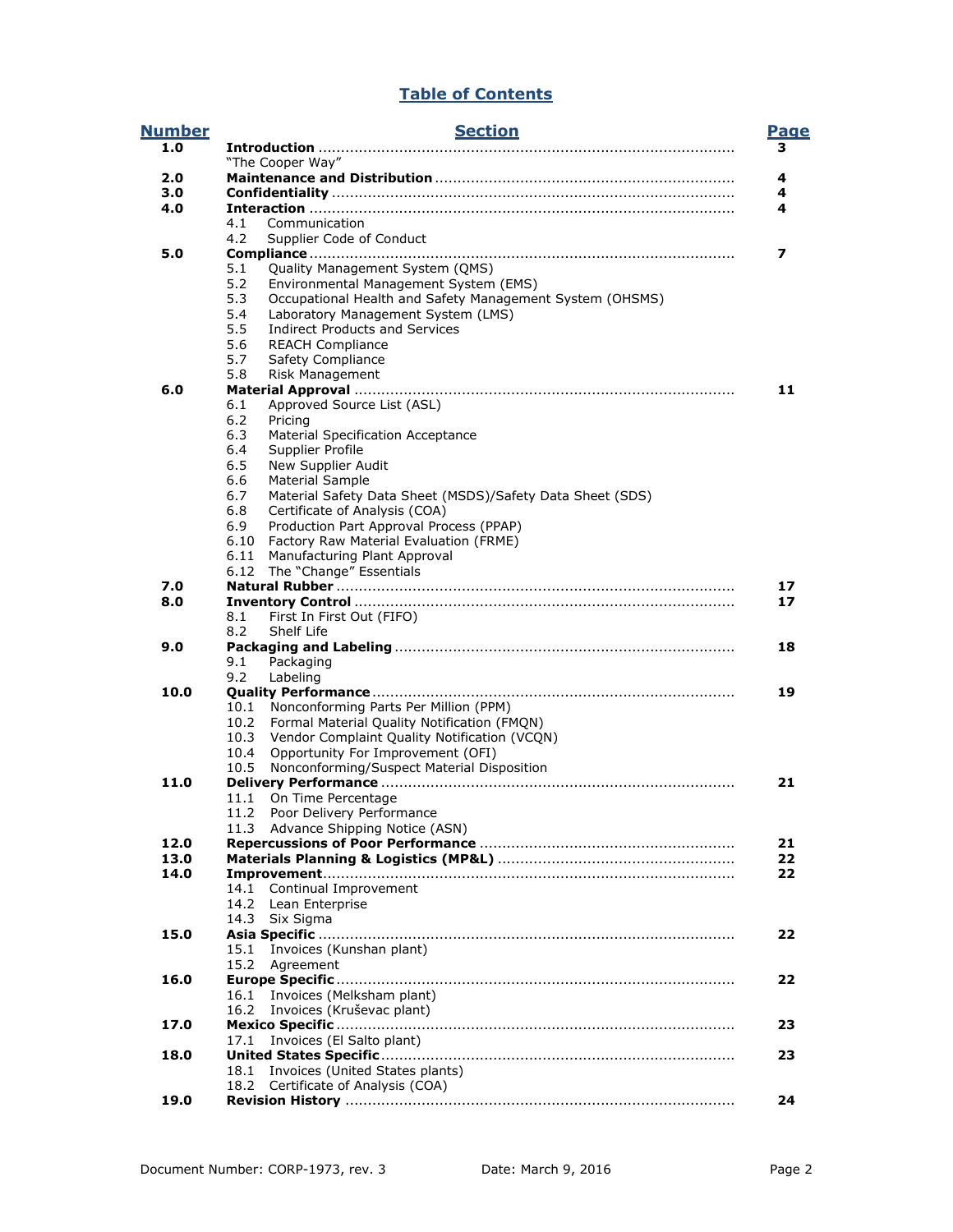# <span id="page-2-0"></span>**1.0 Introduction**

Cooper Tire & Rubber Company (hereafter referred to as "Cooper") is committed to selecting suppliers that are willing to work with us to achieve the **highest levels of Quality, On Time Delivery** and **Increased Value through Continual Improvement**.We are looking for partners that are striving to be world-class leaders.

Our company relies on a standard of excellence and statement of values that we call **"The Cooper Way"**. It provides the guiding principles of our organization. Collectively, our philosophies and beliefs define who we are as a company. They are the foundation for every business decision we make and every action we take, shaping our culture with every tire we produce.

**"The Cooper Way"** recognizes that without total support from our suppliers we cannot fulfill its purpose.



### **Help Each Other Succeed**

Every day, we help each other succeed. We're people-focused and build strong relationships. We act for the company's collective good. We encourage one another and help others learn and develop.

### **Have Engaged Communication**

We practice engaged communications, focusing on being open, candid, and timely in sharing news and listening to people to make sure we understand.

#### **Be Agile**

We're agile. We implement the right change at the right time, take risks, continue learning and value creativity and innovation. We never give up.

# **Provide World-Class Customer Service**

We provide world-class customer service, delivering exceptional value through great products and services. We're committed to our customer's success and seek what's best for both of us. We honor our commitments. In short, we're the best tire company to do business with - a phrase you'll hear again and again here at Cooper.

# **Be Results Focused**

We're also results focused. We generate aggressive plans, based on the facts - then relentlessly implement those plans. We align our people, customers, strategy and processes. We're personally accountable, tenacious problem solvers, who eliminate waste at every opportunity.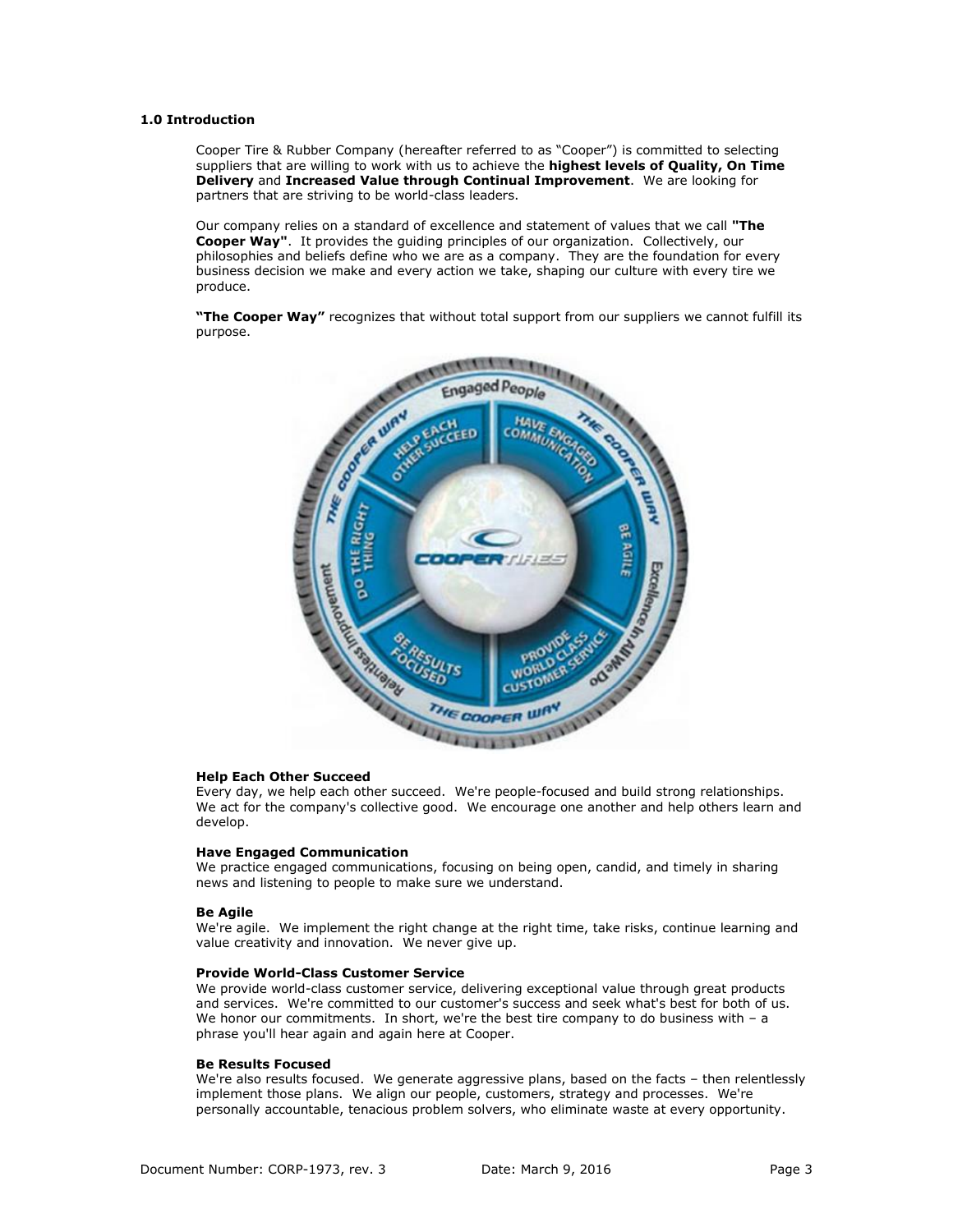### **Do the Right Thing**

Finally, we do the right thing. We provide high-quality products, and we promote and practice safe behavior. We use Cooper money and resources wisely. We earn respect, trust each other, and show respect for the culture and customs of all nations. We act with integrity, as good community citizens, and we seek diversity of thoughts, experience and ideas.

Furthermore, we realize that one of the key strengths to any successful relationship is communication, which was the purpose for developing this supplier guidebook.

This **Supplier Guidebook** (hereafter referred to as the **"Guidebook"**) will provide you with many details with regards to doing business with us. It is an excellent tool and should be used whenever questions arise concerning expectations. If your questions are not answered by the information contained in this guidebook, please send your questions to:

> Carl Edward Pinardo Supplier Relationship Manager Electronic mail: [cepinardo@coopertire.com](mailto:cepinardo@coopertire.com)

# <span id="page-3-0"></span>**2.0 Maintenance and Distribution**

The Supplier Relationship Manager (listed above) maintains this document and can provide the most recent revision upon request.

Initially suppliers are provided with the latest revision of this document. As revisions are made, the updated version is distributed to all suppliers. Suppliers are required to confirm receipt of the latest revision of this document.

# <span id="page-3-1"></span>**3.0 Confidentiality**

All information concerning the relationship between Cooper and its suppliers is to be considered confidential. This includes, but is not limited to, material specifications, pricing information, and information provided in this guidebook.

# <span id="page-3-2"></span>**4.0 Interaction**

# **4.1 Communication**

Suppliers globally are required to be able to communicate verbally and in writing using the English language for corporate and day to day operations. Regional languages will also be used to support regional business.

#### **4.2 Supplier Code of Conduct**

#### **4.2.1 Overview**

This Cooper Tire & Rubber Company ("Cooper") Supplier Code of Conduct (the "Code") is intended to help ensure that Cooper does business with reputable business partners committed to Cooper's high ethical standards and business practices. This Code applies to all people and companies ("Suppliers") that do business with Cooper.

Cooper expects its Suppliers to act in a manner consistent with the ethical standards that contribute to Cooper's longstanding and hard-earned reputation for "Doing the Right Thing." **Doing the right thing means conducting business honestly, ethically and in accordance with all laws and regulations.**

Cooper expects that its global Suppliers will act according to the following basic principles:

# **4.2.2 Supplier Code of Conduct**

# **4.2.2.1 General Principles**

Cooper Suppliers must operate in full compliance with all applicable laws and regulations of the countries in which they do business, and also in compliance with this Code.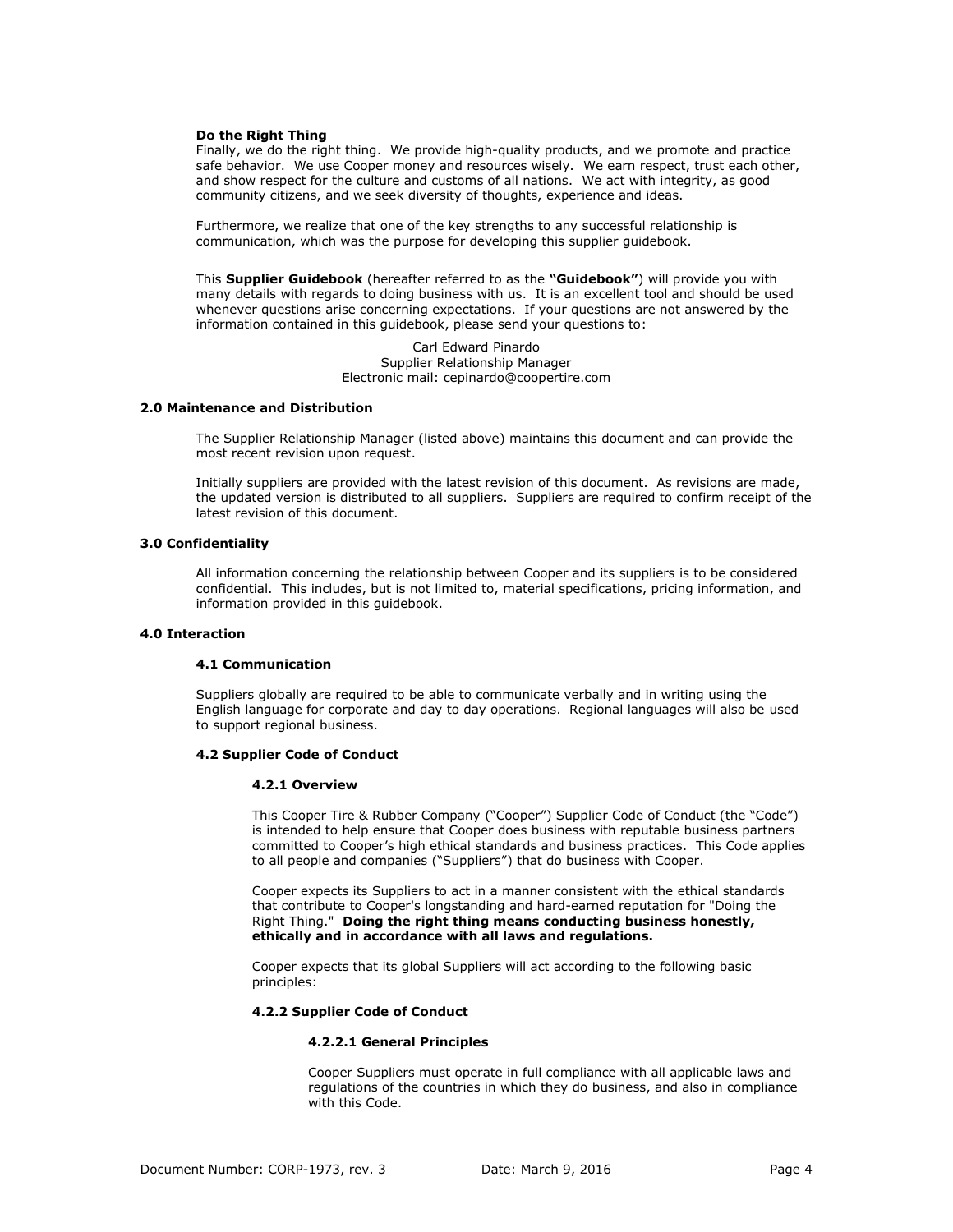# **4.2.2.2 Child Labor**

All Cooper Suppliers are encouraged to only utilize workers aged eighteen years old and older. At a minimum, Suppliers shall comply with applicable local child labor laws and employ only workers who meet the applicable minimum legal age requirement for their location. In the absence of local law, in accordance with International Labor Organization (ILO) Convention 138, Suppliers shall not employ children under the age of fifteen. Suppliers who employ workers less than eighteen years of age must observe all applicable legal requirements for such workers, particularly those pertaining to hours of work and working conditions.

# **4.2.2.3 Compensation and Working Hours**

Cooper recognizes that compensation packages vary by country. All Cooper Suppliers shall at least comply with applicable wage and hour labor laws including those related to minimum wages, overtime hours and legally mandated benefits.

# **4.2.2.4 Discrimination**

While Cooper respects cultural differences, employment - including hiring, remuneration, benefits, advancement, termination and retirement – should be based on ability and not on belief or any other personal characteristics such as gender, race, age, color, national origin, religion, sexual orientation, disability, political opinion or social or ethnic origin. Suppliers shall not tolerate unlawful discrimination in the workplace. Suppliers shall comply with applicable local laws concerning discrimination in hiring and employment practices.

Diverse suppliers are encouraged to be part of our strategic sourcing and procurement process.

# **4.2.2.5 Environment**

Suppliers shall consider the impact their operations have on the environment and reduce that impact where practicable to protect the environment. Suppliers shall comply with applicable environmental laws and regulations in the countries in which they operate. Suppliers are expected to make sustainable improvements in environmental performance and require the same of their suppliers and sub-contractors.

# **4.2.2.6 Forced Labor**

Suppliers shall not use forced or involuntary labor including, but not limited to, prison labor, indentured or bonded labor, slave labor, human trafficking, or other forms of compulsory labor.

# **4.2.2.7 Freedom of Association**

Suppliers shall recognize and respect rights of workers to join organizations of their own choosing or to refrain from joining organizations. Suppliers shall respect the rights of workers to bargain collectively through representatives of their own choosing where a union has been chosen in accordance with applicable laws and regulations.

# **4.2.2.8 Gifts and Gratuities**

Suppliers shall not offer, pay, or accept kickbacks, bribes or other improper payments or benefits prohibited by law. Additionally, Cooper generally discourages Suppliers from offering to, or accepting from, Cooper representatives any gifts or gratuities other than nominal business gratuities or reasonable meals and entertainment. A gift of nominal value is not prohibited as long as it is customary and not extravagant, improper or inappropriate; imposes no sense of obligation; and does not result in any special or favored treatment. Cash gifts or gratuities, regardless of amount, are strictly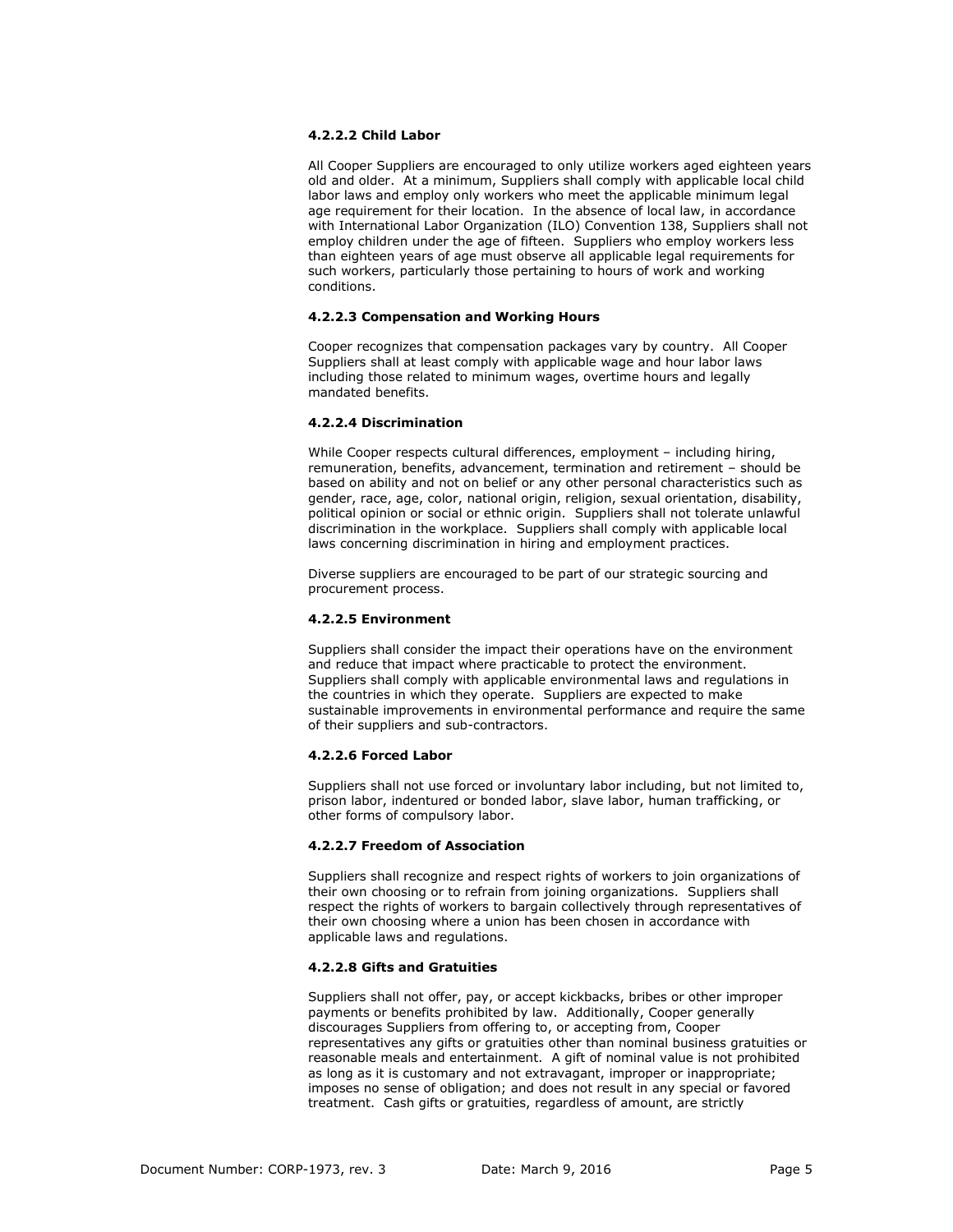prohibited. Any Supplier that violates this policy risks immediate loss of all existing and future Cooper business.

# **4.2.2.9 Health and Safety**

Suppliers shall provide a reasonably safe working environment supportive of accident prevention and minimizing exposure to health risks. Suppliers shall comply with all applicable safety and health laws and regulations in the countries in which they operate.

# **4.2.2.10 Conflict Minerals**

Suppliers shall source minerals, derivatives of minerals, and other raw materials in a manner that respects human rights. Suppliers shall avoid directly or indirectly financing or benefiting armed groups in the Democratic Republic of Congo (DRC) and/or its adjoining countries. Suppliers are required, annually, to certify that all materials and products supplied to Cooper either: 1) do not contain tantalum, tin, tungsten or gold or 2) if they do contain those elements, Suppliers shall cooperate with Cooper in determining the country of origin and the source (including the applicable smelter) and chain of custody of those elements.

# **4.2.3 Compliance Verification**

Cooper may from time to time request information or access for purposes of verifying compliance by Supplier. In the event Cooper provides such a request and is not reasonably satisfied with the Supplier's response, Cooper may, in its sole discretion; decline to make further purchases under any agreement between Cooper and Supplier.

### **4.2.4 Application to Subcontractors**

Supplier shall require its subcontractors to comply with the provisions of this Code as if it were the Supplier itself.

# **4.2.5 Event of Violation**

Suppliers shall take necessary corrective actions to promptly notify Cooper and remedy identified noncompliance with this Code. Cooper reserves the right to terminate its business relationship with any Supplier who is unwilling or unable to comply with this Code.

# **4.2.6 Reporting Violations**

Violations of the Cooper Supplier Code of Conduct may always be reported directly to the appropriate business contact, to any member of the Cooper Law Department or confidentially and anonymously, through the Cooper EthicsPoint Helpline at:

**Canada:** 1-800-588-7405 (English), 1-855-350-9393 (French) **China:** 10-800-120-1239 (Mandarin), 10-800-712-1239 (Mandarin) **France:** 0800-902500 **Germany:** 0800-1016582 **Italy:** 800-786907 **Mexico:** 001-800-840-7907 (Spanish), 001-866-737-6850 (English) **Serbia:** 381-37-415-230 (automatically directs caller to U.S. #503-597-4356) **Singapore:** 800-1204201 **Spain:** 900-991498 **Switzerland:** 0800-562907 **United Kingdom:** 0800-032-8483 **United States:** 1-800-588-7405

# **Or on the web at: www.cooperhelpline.com**

The EthicsPoint Helpline is staffed by an outside company and is available 24 hours a day, seven days a week. Keep in mind, if you make a report using the helpline, your identity will be kept confidential, where local law allows, and the information will be relayed to Cooper for further investigation.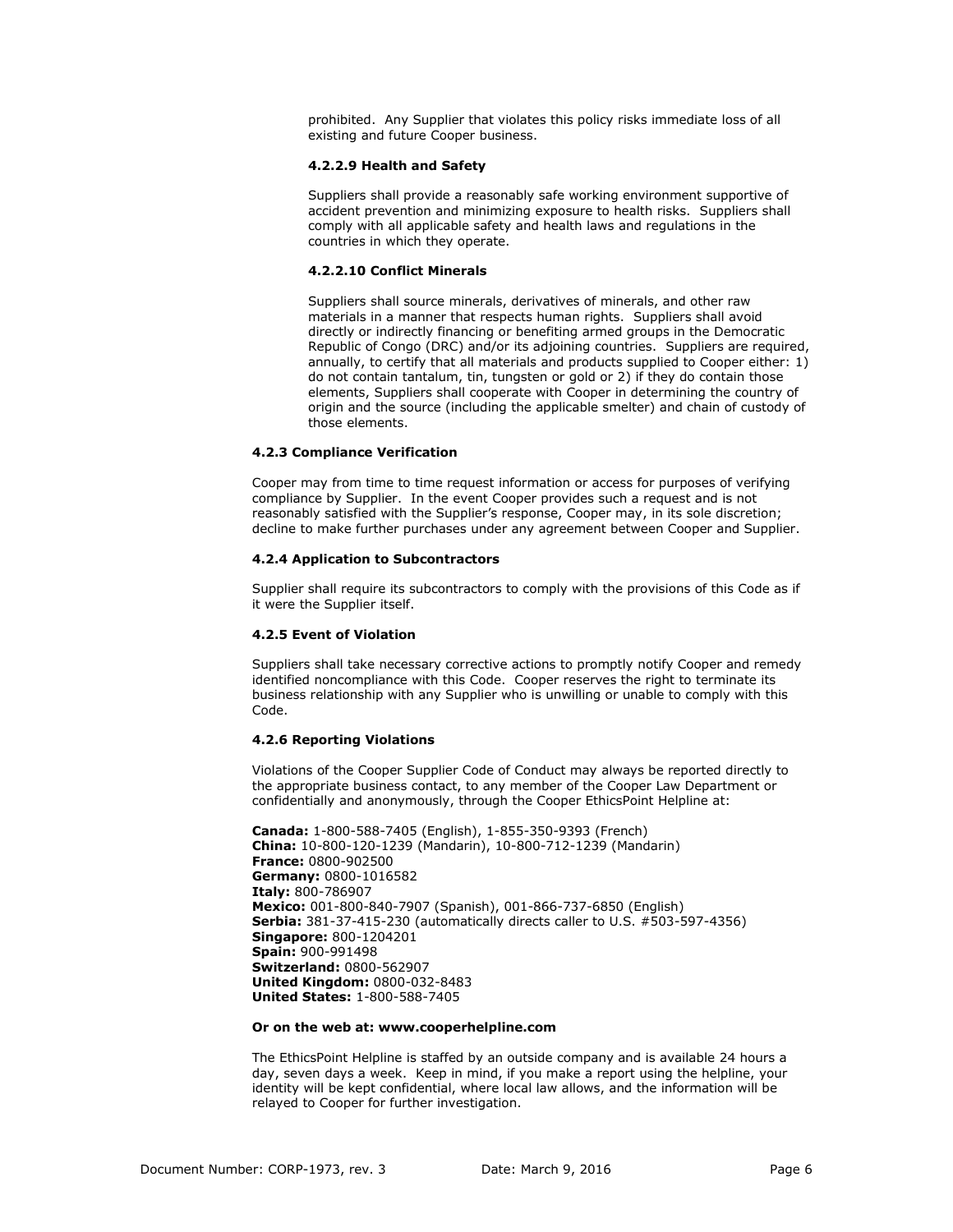# <span id="page-6-0"></span>**5.0 Compliance**

**Note:** Copies of the reference manuals, standards and training with regard to the expectations referred to in this section, as well as sections 6.9 and 13.0, are available through the Automotive Industry Action Group (AIAG) by calling +1-248-358-3003 or by going to the AIAG web site at www.aiag.org, or by calling Adare Carwin (UK) in Europe at +44-1-708-861333.

# **5.1 Quality Management System (QMS)**

**5.1.1 Suppliers of raw materials are required to implement a QMS** within their manufacturing plants and offices of operations. This system must be an active QMS that is part of the supplier's everyday business practices and expected to include the control of sub-supplier raw materials and indirect products and services that have a direct impact on product quality. **Suppliers are required to be registered**, by an accredited third party certification body, **to meeting the most recent version of the ISO 9001 standard**. Suppliers should aim to enhance customer satisfaction through the effective application of the system, including processes for continual improvement of the system.

**Note: We prefer suppliers to be ISO/TS 16949 registered** by an accredited third party certification body to the most recent standard and aim to enhance customer satisfaction through the effective application of the system, including processes for continual improvement of the system.

**5.1.2. Sub-suppliers of raw materials are required to have an implemented QMS** within their manufacturing plants and offices of operation that meets the intent of the latest ISO 9001 standard. This system must be an active QMS that is part of the supplier's everyday business practices and expected to include the control of subsupplier raw materials and indirect products and services that have a direct impact on product quality. Sub-suppliers should aim to enhance customer satisfaction through the effective application of the system, including processes for continual improvement of the system.

**Note: We prefer sub-suppliers to be ISO 9001 registered** by an accredited third party certification body to the most recent standard and aim to enhance customer satisfaction through the effective application of the system, including processes for continual improvement of the system.

#### **5.2 Environmental Management System (EMS)**

**5.2.1 Suppliers of raw materials are expected to implement an EMS** within their manufacturing plants and offices of operations that meets the intent of the latest ISO 14001 standard. This system must be an active EMS that is part of the supplier's everyday business practices and expected to include the control of sub-supplier raw materials and indirect products and services that have a direct impact on the environment. Suppliers should aim to enhance customer satisfaction through the effective application of the system, including processes for continual improvement of the system.

**Note: We prefer suppliers to be ISO 14001 registered** by an accredited third party certification body to the most recent standard and aim to enhance customer satisfaction through the effective application of the system, including processes for continual improvement of the system.

**5.2.2 Sub-suppliers of raw materials are expected to have an implemented EMS** within their manufacturing plants and offices of operation that meets the intent of the latest ISO 14001 standard. This system must be an active EMS that is part of the supplier's everyday business practices and expected to include the control of subsupplier raw materials and indirect products and services that have a direct impact on the environment. Sub-suppliers should aim to enhance customer satisfaction through the effective application of the system, including processes for continual improvement of the system.

**Note: We prefer sub-suppliers to be ISO 14001 registered** by an accredited third party certification body to the most recent standard and aim to enhance customer satisfaction through the effective application of the system, including processes for continual improvement of the system.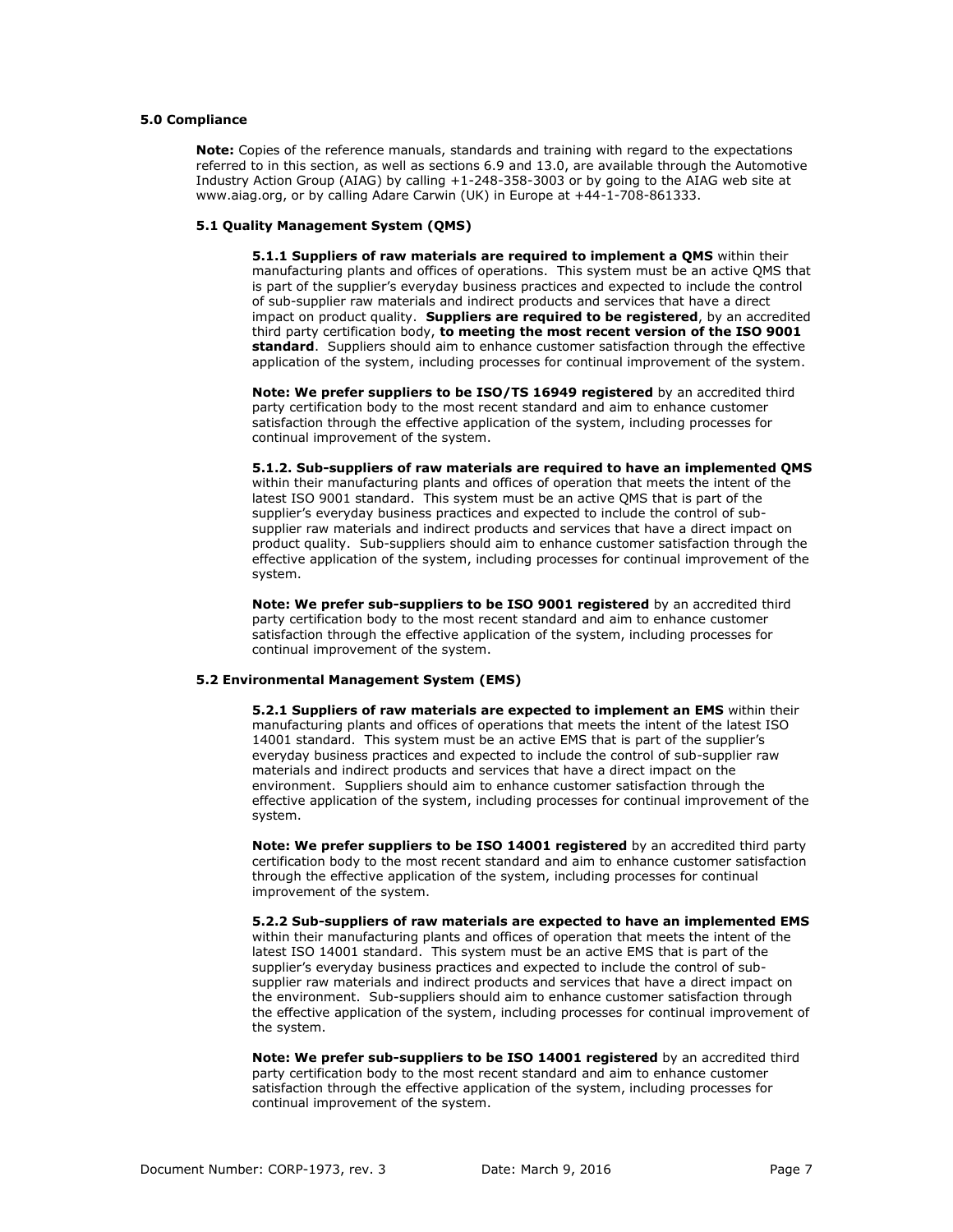# **Note: We encourage our suppliers to take the free "AIAG Supply Chain**

**Sustainability eLearning" course** developed by the Automotive Industry Action Group (AIAG). We also expect our suppliers to encourage this free course to their suppliers and so on down through the entire supply chain.

**Instructions:** This is an on-line, interactive course that should take less than one hour to complete, including registration, etc. There is no cost to take the course, but you do need to register to take it, which includes logging-in to the AIAG training system with existing credentials or by first creating a New Account.

**If you don't already have an account with AIAG,** here is how to create one:

- 1. **Go to:** aiag.org
- 2. **Go to:** the bottom of the page under "Membership" and **click on:** Login
- 3. **Click on:** Create New Account
- 4. **Enter:** your information

You will get an electronic mail notification that authenticates your new account.

# **Once an account has been established with AIAG use the follow steps:**

- 1. **Login:** using your AIAG credentials
- 2. **Go to:** the "Training" dropdown list and **click on:** Training List
- 3. **Scroll down:** the list to "AIAG Supply Chain Sustainability eLearning" course
- 4. **Click on:** Register
- 5. **Scroll down:** to "Online Offerings"
- 6. **Choose:** a language
- 7. **Click on:** Register
- 8. **Click on:** Add to Cart
- 9. **Click on:** Check-Out
- 10. **Click on:** Submit Order
- 11. **Go to:** "My Account" dropdown list, **click on**: "e-Learning", and **click on:** Login
- 12. **Complete the course**

Upon completion of the course, please send a copy of the **"e-Learning Certificate of Completion"** to the Supplier Relationship Manager (see page 4 for electronic mail address).

# **5.3 Occupational Health and Safety Management System (OHSMS)**

**5.3.1 Suppliers of raw materials are expected to implement an OHSMS** within their manufacturing plants and offices of operation that meets the intent of the latest OHSAS 18001 / GB/T 28001 / RC 14001 / ANSI Z10 standard. This system is expected to be an active OHSMS that is part of the supplier's everyday business practices and expected to include the control of sub-supplier raw materials and indirect products and services that have a direct impact on an employee's health and safety. Suppliers should aim to enhance customer satisfaction through the effective application of the system, including processes for continual improvement of the system.

**Note: We prefer suppliers to be OHSAS 18001 / GB/T 28001 / RC 14001 / ANSI Z10 registered** by an accredited third party certification body to the most recent standard and aim to enhance customer satisfaction through the effective application of the system, including processes for continual improvement of the system.

**5.3.2 Sub-suppliers of raw materials are expected to have an implemented OHSMS** within their manufacturing plants and offices of operation that meets the intent of the latest OHSMS standard. This system must be an active OHSMS that is part of the supplier's everyday business practices and expected to include the control of subsupplier raw materials and indirect products and services that have a direct impact on an employee's health and safety. Sub-suppliers should aim to enhance customer satisfaction through the effective application of the system, including processes for continual improvement of the system.

**Note: We prefer sub-suppliers to be OHSAS 18001 / GB/T 28001 / RC 14001 / ANSI Z10 registered** by an accredited third party certification body to the most recent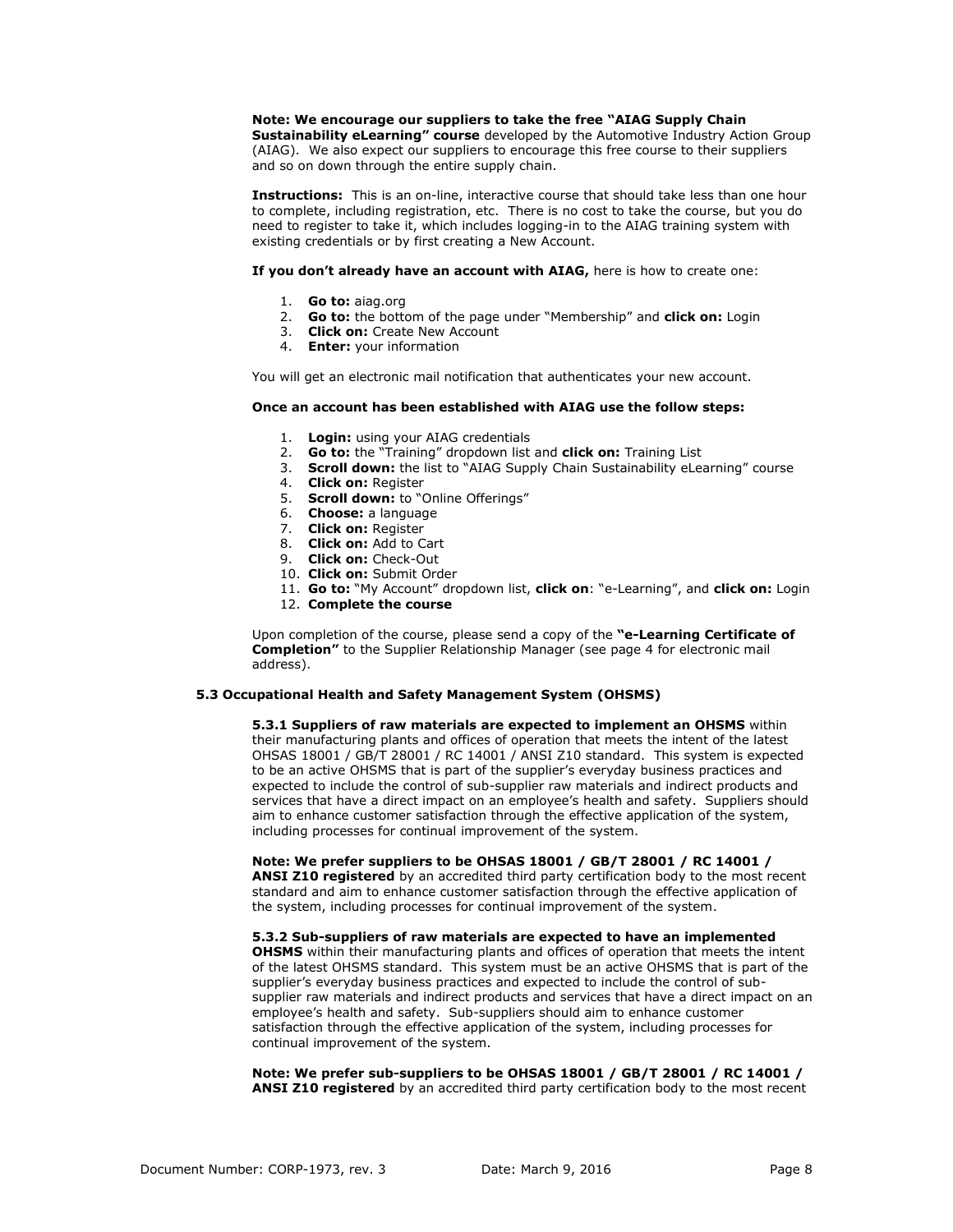standard and aim to enhance customer satisfaction through the effective application of the system, including processes for continual improvement of the system.

### **5.4 Laboratory Management System (LMS)**

**5.4.1 Suppliers with internal laboratories are expected to implement a LMS** within their manufacturing plants and offices of operation that meets the intent of the latest ISO/IEC 17025 standard. This system is expected to be an active LMS that is part of the supplier's everyday business practices and expected to include the control of indirect products and services that have a direct impact on test accuracy. Suppliers should aim to enhance customer satisfaction through the effective application of the system, including processes for continual improvement of the system.

**Note: We prefer our suppliers' internal laboratory to be ISO/IEC 17025 registered** by an accredited third party certification body to the most recent standard and aim to enhance customer satisfaction through the effective application of the system, including processes for continual improvement of the system.

# **5.5 Indirect Products and Services**

**5.5.1 Indirect product and service providers, which have a direct impact on Cooper's product quality, are expected to implement a Quality Management System (QMS)** within their manufacturing plants and offices of operation that meets the intent of the latest ISO 9001 standard. **This system is expected be an active quality management system that is part of the supplier's everyday business practices** and expected to include the control of sub-supplier raw materials and indirect products and services that have a direct impact on product or service quality.

**Note: We prefer our indirect product and service providers, which have a direct impact on Cooper's product quality, to be ISO 9001 registered** by an accredited third party certification body to the most recent standard and aim to enhance customer satisfaction through the effective application of the system, including processes for continual improvement of the system.

**5.5.2 Indirect product and service providers, which have a direct impact on Cooper's product quality, are expected to implement an Environmental Management System (EMS)** within their manufacturing plants and offices of operation that meets the intent of the latest ISO 14001 standard. **This system is expected be an active environmental management system that is part of the supplier's everyday business practices** and expected to include the control of sub-supplier raw materials and indirect products and services that have a direct impact on product or service quality.

**Note: We prefer our indirect product and service providers, which have a direct impact on Cooper's product quality, to be ISO 14001 registered** by an accredited third party certification body to the most recent standard and aim to enhance customer satisfaction through the effective application of the system, including processes for continual improvement of the system.

#### **5.5.3 Inspection, Test or Calibration Services**

**5.5.3.1 Service providers** of inspection, test or calibration **are required to have a defined scope** that includes its capability to perform the required inspection, test or calibration.

**5.5.3.2 Service providers** of inspection, test or calibration **are required to either be registered,** by an accredited third party certification body, **to meeting the most recent version of the ISO/IEC 17025 or national equivalent standard or evidence of acceptability from our customer**.

**5.6 R**egistration, **E**valuation, **A**uthorisation and Restriction of **Ch**emicals **(REACH) Compliance**

**Suppliers of materials that are under the control of REACH (which is specified in our material specification) are required to provide an annual compliance letter/certificate**, to regional Purchasing, which contains a list of all current approved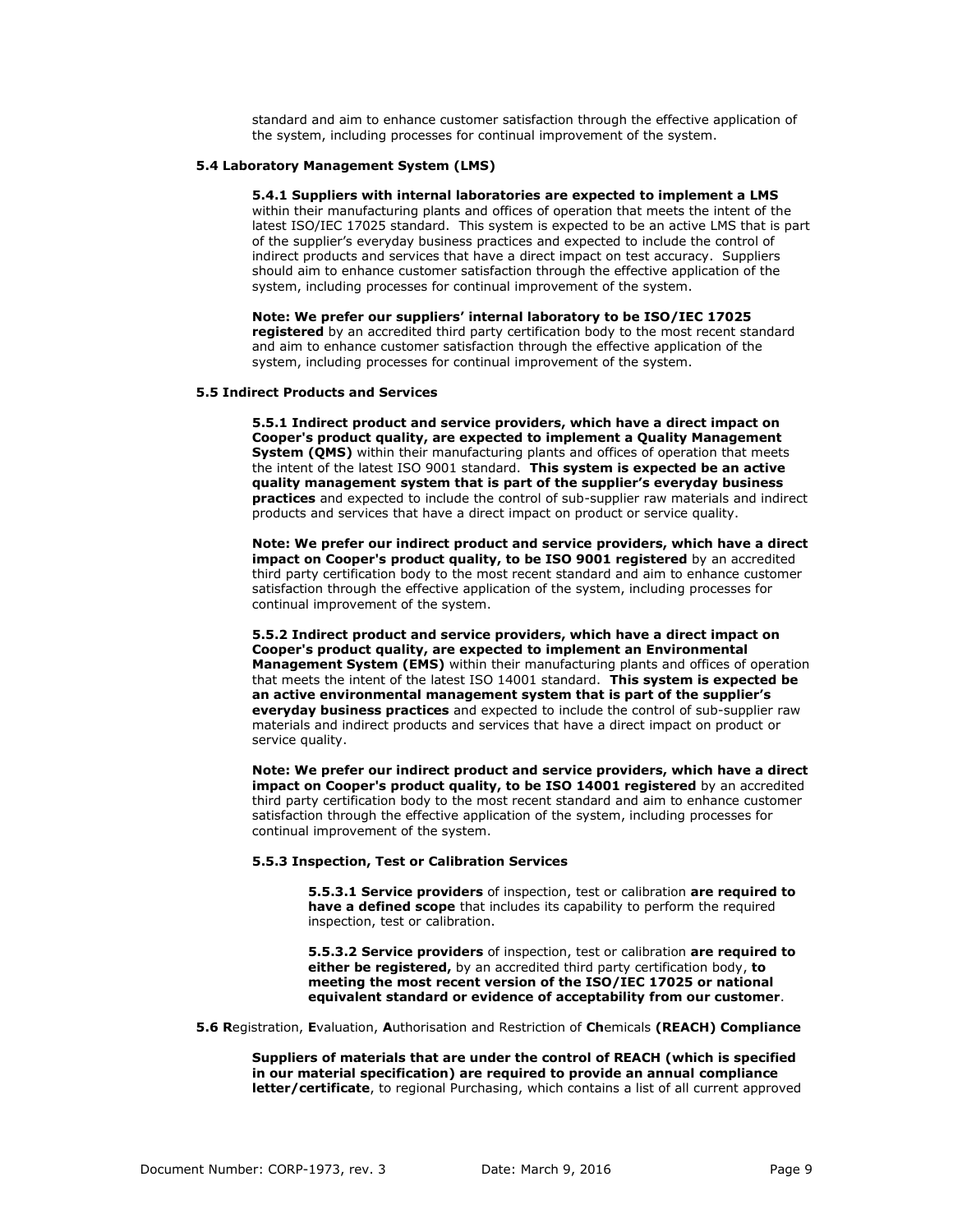materials. In addition, if not provided on the COA, confirming clean oil test data (Polycyclic Aromatic Hydrocarbon (PAH) test report) is required every six months.

### **Materials that are imported into Europe require the supplier to provide the name and address of their "Only Representative"**.

#### **5.7 Safety Compliance**

**The following material commodities have been identified as extremely important to the manufacturing of our tires.**

- Bead Wire
- Polyester
- Steel Tire Cord

Related properties of these materials have been identified with the "Special Characteristic" requirement symbol "SC" to identify their importance.

The following is required for these materials:

- 1. **Documents related to these materials are required to be identified with a symbol**, of your choosing (but we prefer you use "SC"), to identify them as important. The following is a list of documents, if applicable, that at a minimum require the symbol:
	- Drawings
	- Material Specifications
	- Production Release Documentation
	- Technical Delivery Specifications
	- Test Specifications
	- Sample Reports
	- Quality Records
	- Certificates of Analysis (COA)
- 2. **Documents and Verification Data must be maintained for a minimum of fifteen years**. Verification data also includes information regarding planning type activities, the selection and qualification of personnel, suitability of test equipment, as well as process capability investigations and correspondence.
- 3. **A systematic verification process (yearly self-audit) must be completed** and it is expected that all required improvements are implemented. A new audit is to be performed to verify the implementation of improvement measures and their effectiveness. Self-audit results are to be maintained for a minimum of fifteen years and accessible upon request.

#### **Note: All related documentation pertaining to these materials can be demanded as proof of compliance. Suppliers must prove that they have done everything they are responsible for, as the supplying company, to eliminate any non-conformances of their material.**

We reserve the right to verify compliance with these requirements at your manufacturing location during process audits, technical reviews, capability reviews, or any other supplier visit.

#### **5.8 Risk Management**

**5.8.1 Audits are completed to confirm that management systems are in place and working efficiently and effectively**. **This audit process** is based on the Association of the German Automotive Industry VDA (Verband der Automobilindustrie) Standard and **is used to reduce supply risk**.

Suppliers are required to provide **written corrective action responses for all issues** identified to the lead auditor **within two weeks**. A reasonable amount of time is allowed for the implementation of corrective actions that take longer than two weeks. The audit is considered closed only after the lead auditor has approved all corrective action responses.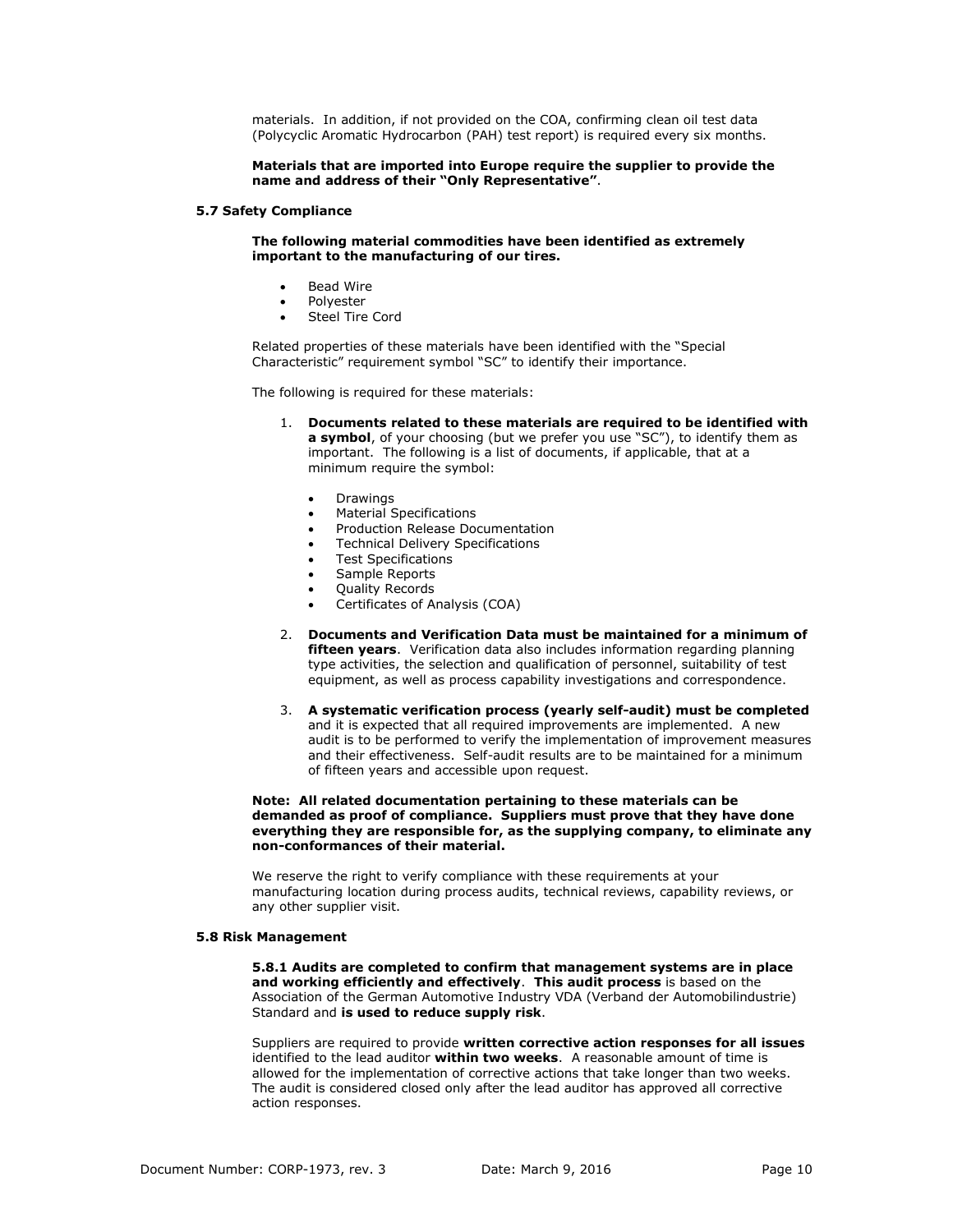**5.8.2 Suppliers are required to establish contingency plans** with regards to the supply of raw materials, utility interruptions, labor shortages/stoppages, major equipment failures, etc. to assure material requirements are meet in the event of an emergency. **In the event of an emergency, Cooper regional Purchasing is to be notified, within twenty four hours**, of the backup plan being put in place to assure the supply of material.

# <span id="page-10-0"></span>**6.0 Material Approval**

# **6.1 Approved Source List (ASL)**

All raw materials, before being purchased for manufacturing, must be approved and added to the ASL. **The following information is recorded on the ASL for each raw material:**

- Material Specification Number/Code Number
- Material Description
- Material Trade Name
- Manufacturer Name
- Manufacturer(s) Address(s)/Supply Chain
- Supplier/Distributor Name

# **Note: Outstanding Quality and Delivery performance including Cost**

**Competitiveness and Excellent Customer Service is required.** Sustained poor performance in any of these keys areas in conjunction with unacceptable corrective action(s) could potentially result in the removal from the ASL which entails resourcing the business.

To qualify for consideration to be added to the ASL, the potential supplier must first comply with the following criteria:

#### **6.2 Pricing**

**6.2.1** The potential raw material **supplier must provide competitive pricing** to the appropriate Buyer via a verbal or written quote for the particular material being considered for approval. Lab and factory trials are costly procedures for our plants to conduct, so requiring competitive pricing up front ensures that only suppliers who are serious about doing business with us are considered. In some cases the potential supplier may be asked to share or bear the cost of the evaluation.

**6.2.2 Price optimization** is also required of our suppliers. Optimization efforts need to be formalized in a documented process and be on-going. Price is a major consideration when making future sourcing decisions due to the tremendous impact it has on our competitiveness.

# **6.3 Material Specification Acceptance**

**Material Specification acceptance is required.** Suppliers are to accept the material specification(s) on the form provided or return the form with comments as to why they cannot accept. If comments are returned, the Supplier Relationship Manager and Materials Development work together to address all returned comments until concurrence and acceptance is obtained.

#### **6.4 Supplier Profile**

**6.4.1 New potential raw material suppliers** (suppliers that have never done business with Cooper before) are required to fill out the Supplier Profile form and provide all the necessary supporting documentation. This information along with the New Supplier Audit information is used to help determine if the supplier should be recommended for addition to the ASL.

**6.4.2 Current raw material suppliers** trying to add a manufacturing location on to the ASL are required to fill out the Supplier Profile form and provide all the necessary supporting documentation. Based on this information, it is decided whether or not an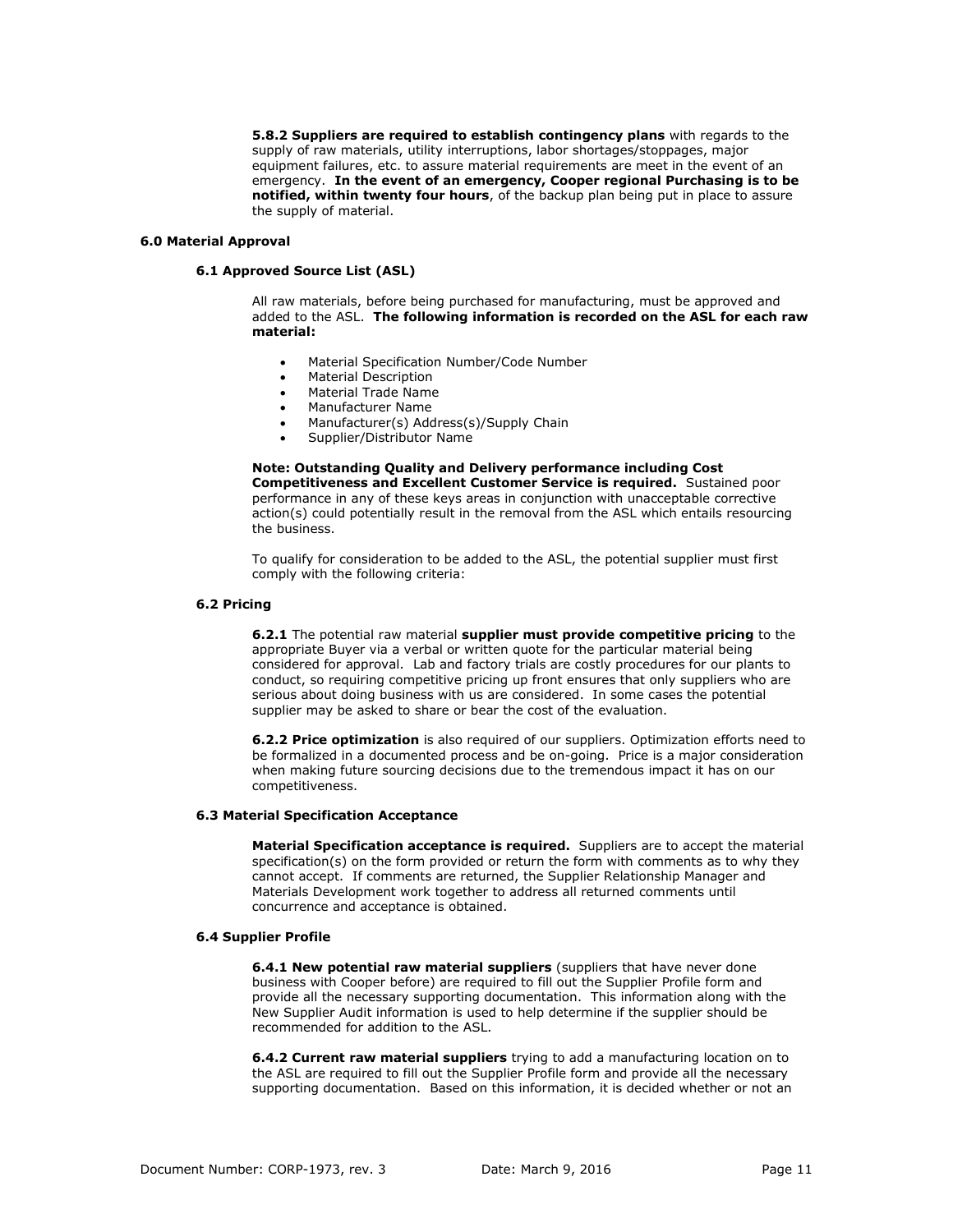on-site audit is also needed to help determine if the supplier should be recommended for addition to the ASL.

### **6.5 New Supplier Audit**

**A New Supplier Audit is completed to confirm that management systems are in place and working efficiently and effectively**.This audit process is based on the Association of the German Automotive Industry VDA (Verband der Automobilindustrie) Standard and is **used to help assess the potential addition of a source to the Approved Source List (ASL)**. This audit is completed for any new potential supplier that has never done business with Cooper before, a supplier that has not done business with Cooper for more than three years, a new technology achieved by a supplier, or a current supplier's new manufacturing location.

The result of this audit is one of the following:

- 1. **The potential supplier is barred** (it is not possible to award a contract). Effective actions are required for all issues identified for reconsideration which could result in a re-audit.
- 2. **Conditionally approved supplier** (it is possible to award a contract but is governed by defined conditions). Effective actions are required for all issues identified which could result in a re-audit.
- 3. **Fully approved (potential) supplier** (it is possible to award a contract without any restrictions). Effective actions are required for all issues identified.

**Note:** Suppliers are required to provide **written corrective and preventive action responses for all issues identified** to the lead auditor **within fourteen calendar days from the close of the audit**. A reasonable amount of time will be allowed for the implementation of corrective and preventative actions that take longer than fourteen days. **The audit is considered closed only after the lead auditor has approved all corrective and preventive action responses**.

# **Note: If the supplier is Conditionally or Fully approved the process continues with obtaining a material sample**.

#### **6.6 Material Sample**

A **manufacturing processed material sample** is requested from the new potential or current supplier to be evaluated by Materials Development.

**Note:** The sample must be equal to the quality level of mass production which represents a statistically stable process.

The sample must be accompanied by a current **Material Safety Data Sheet (MSDS)/Safety Data Sheet (SDS),** a **Certificate of Analysis (COA),** a **Material Technical Data Sheet** (if established for the material), and a **Production Part Approval Process (PPAP) submission package** (if requested by Purchasing).

### **6.7 Material Safety Data Sheet (MSDS)/Safety Data Sheet (SDS)**

Suppliers are required to identify all hazardous material and **provide an MSDS/SDS for all restricted, toxic and hazardous substances**.

**Note:** It is required of the supplier to ensure that at all times we are in possession of the **most current MSDS/SDS** for each approved material on the ASL.

#### **SDS expectations**:

# **A) SDS format has the following required categories:**

- 1. Manufacturer's Name and Contact Information
- 2. Hazardous Ingredients/Identity Information
- 3. Physical/Chemical Characteristics
- 4. Fire and Explosion Hazard Data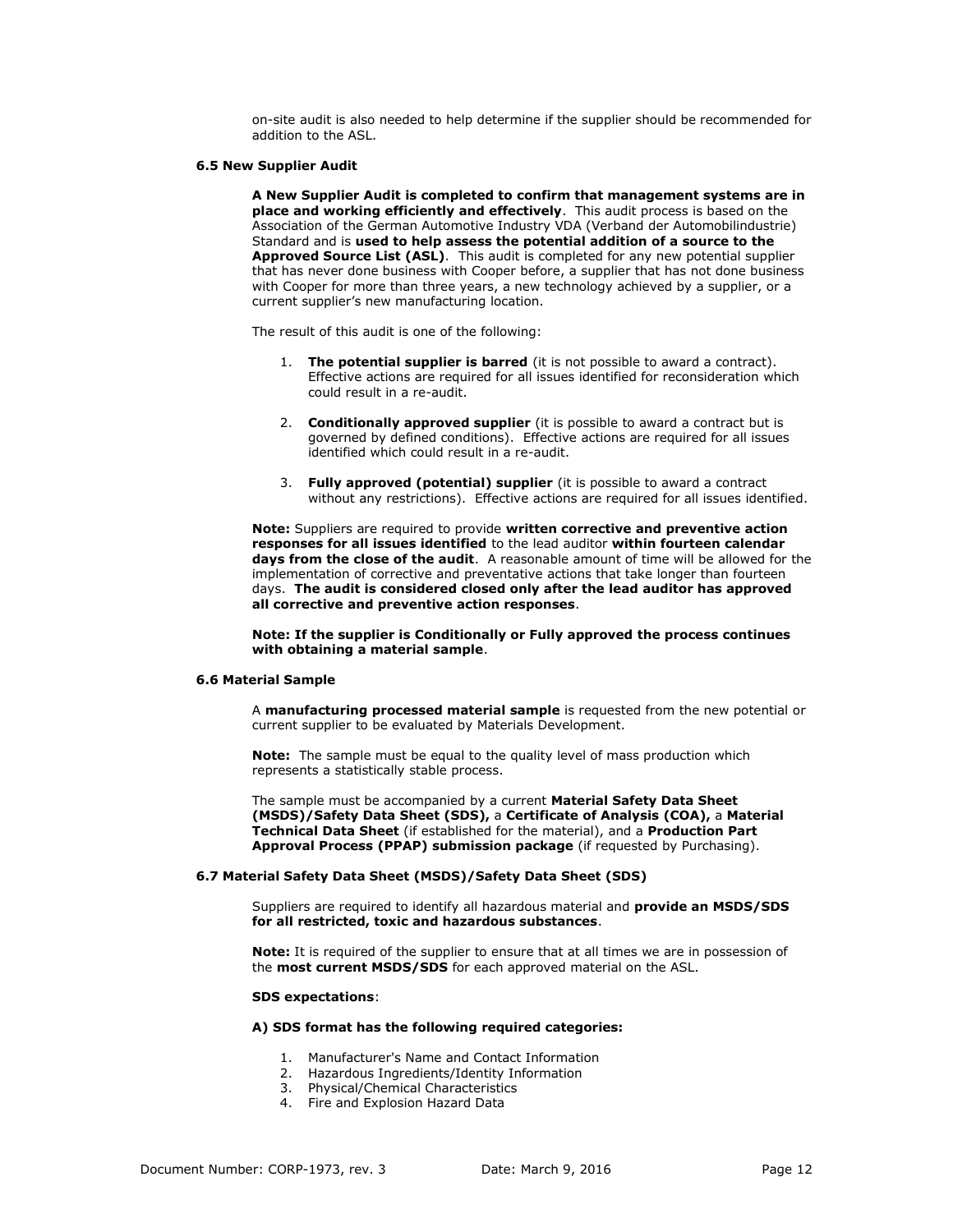- 5. Reactivity Data
- 6. Health Hazard Data
- 7. Precautions for Safe Handling and Use
- 8. Control Measures

# **B) SDS requirements are as follows:**

- 1. Most Current Revision Provided and Maintained
- 2. Legible in the Intended Language
- 3. Complete Document Provided (All Pages)
- 4. Local Contact & Phone Number
- 5. Specific Gravity/Density (if material is in liquid form)
- 6. Toxic Substance Control Act (TSCA) Compliance Statement (USA only)
- 7. REACH Registration Number (for materials manufactured in Europe only)

# **C) Information not required but helpful on all SDSs:**

- 1. Valid Chemical Abstracts Service (CAS) Number(s)
- 2. Chemical Abstracts Service (CAS) Weight(s) Percent (%)
- 3. Manufacturing Location

**Note:** Suppliers may be requested to supply the MSDS/SDS in various languages to support our manufacturing locations globally.

# **6.8 Certificate of Analysis (COA)**

**6.8.1** A **Certificate of Analysis (COA)** is required to be sent with each shipment, for each material shipped and is to contain results for each manufacturing lot of material shipped, that confirms the material meets the specified requirements of the current material specification(s).

**Note:** COAs based on "Typical Values" and "Blanket Certification Statements" are not acceptable.

# **6.8.2 Information required** on all COAs:

- 1. Material Specification/Code Number and or FRME Number (if applicable)
- 2. Date of Shipment
- 3. Material Trade Name
- 4. Manufactured Date/Dip Date
- 5. Lot Number(s)
- 6. Material Quantity by Lot Number
- 7. Test Results (for properties which are specified on the material specification)
- 8. Units of Measure
- 9. Specification Limit(s)
- 10. Test Method(s)
- 11. Purchase Order (PO) Number
- 12. Manufacturer Name
- 13. Manufacturer Address
- 14. Manufacturer Contact and Telephone Number (N/A for Natural Rubber)
- 15. Supplier/Distributor Name (if different than manufacturer)
- 16. Supplier/Distributor Address (if different than manufacturer)
- 17. Supplier/Distributor Contact and Telephone Number (if different than manufacturer)

**6.8.3 Textile Reinforcement COAs** are to include expectations 1 through 17 and also the following five expectations:

- 18. Style(s)
- 19. Dip Type(s)
- 20. Sampled Roll Number(s)
- 21. Represented Roll Number(s)
- 22. **Complete Manufacturing Supply Chain Yarn(Y)**, **Convert(C)** and **Treat(T)**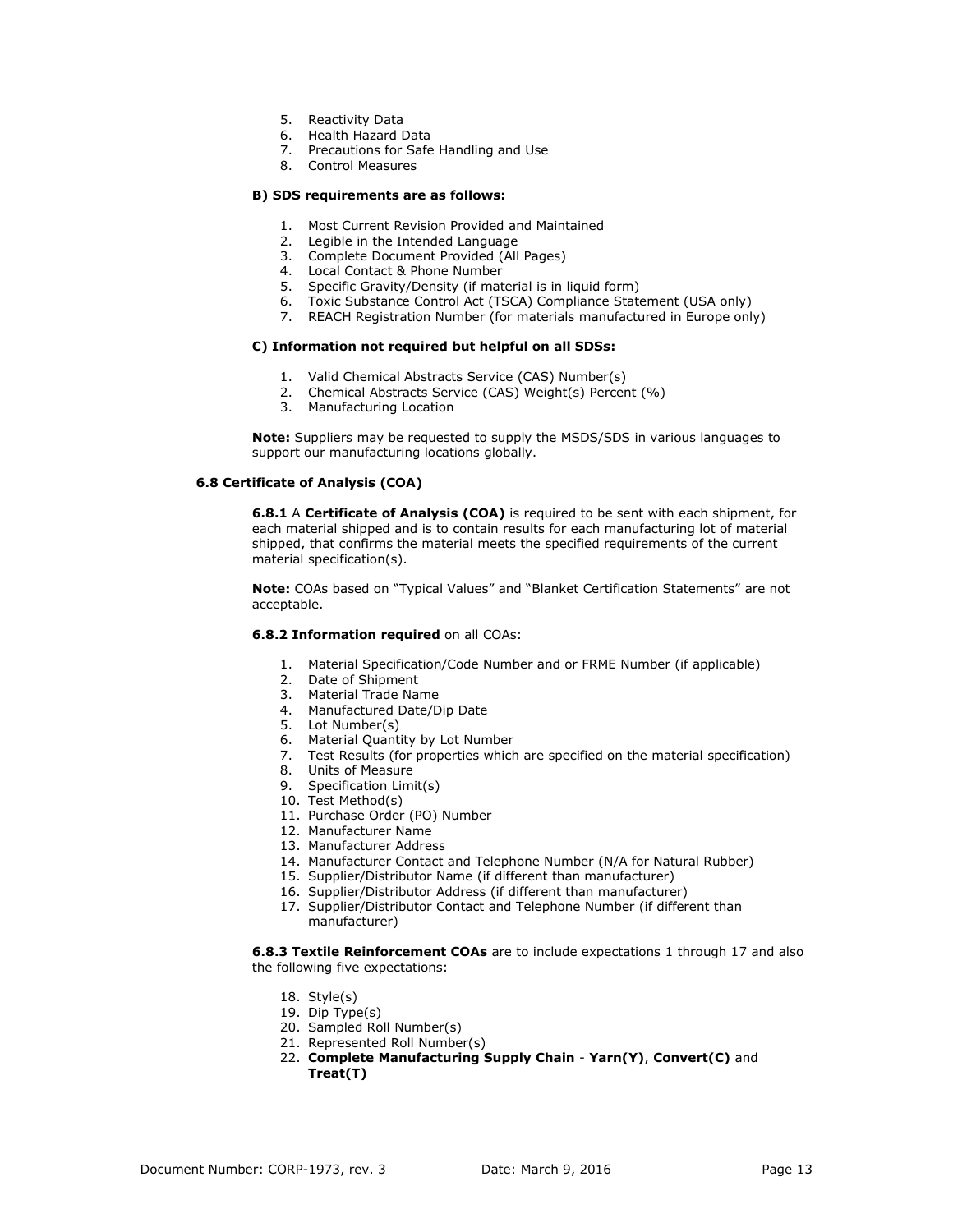# **Expectations if the material is produced at one location:**

- Manufacturer Name (YCT)
- Manufacturer Address

### **Expectations if the material is produced at multiple locations:**

- Yarn Manufacturer Name (Y)
- Yarn Manufacturer Address
- Converter Name (C) (if different than yarn manufacturer)
- Converter Address (if different than yarn manufacturer)
- Treater Name (T) (if different than converter)
- Treater Address (if different than converter)

**6.8.4 Steel Tire Cord COAs** are to include expectations 1 through 17 and also the following three expectations:

- 23. Box Numbers (recommended)
- 24. Ocean Container Number (recommended)
- 25. **Complete Manufacturing Supply Chain Plate (P) and Twist (T)** (or referred to in the industry as Cable or Bunch)

### **Expectations if the material is produced at one location:**

- Manufacturer Name (PT)
- Manufacturer Address

# **Expectations if the material is produced at multiple locations:**

- Plating Manufacturer Name (P)
- Plating Manufacturer Address
- Twisting/Cabling/Bunching Manufacturer Name (T)
- Twisting/Cabling/Bunching Manufacturer Address

**6.8.5 Bead Wire COAs** are to include expectations 1 through 17 and also the following expectation:

26. Reel Number(s) listed in production order

**6.8.6 Natural Rubber COAs** are to include expectations 1 through 17 and also the following eight expectations:

- 27. Contract Number
- 28. Invoice Number
- 29. Carrier/Vessel
- 30. Port of Origin (if applicable)
- 31. Port of Entry (if applicable)
- 32. Bill of Lading (BOL)
- 33. Number of Pallets
- 34. Package Marks (Plastic Placard/Label)

**6.8.7 If test results reported on a COA were provided by an external laboratory**, the **test report**, a copy of the **scope of accreditation** and the **ISO/IEC 17025 certificate from the source must be attached** to the COA.

**6.8.8 Materials are accepted or rejected** based on the comparison of the material specification requirements to the test results listed on the COA and/or incoming test results as well as the Guidebook requirements.

**Note:** If material is rejected based on incoming test results, and the supplier disagrees with these results, then Supplier Relationship works with representatives from both sides to resolve all disagreements. Material is not returned or disposed of until an agreement has been reached.

**Note:** Shipments containing **more than three production lots are discouraged,**  regardless of shipment method.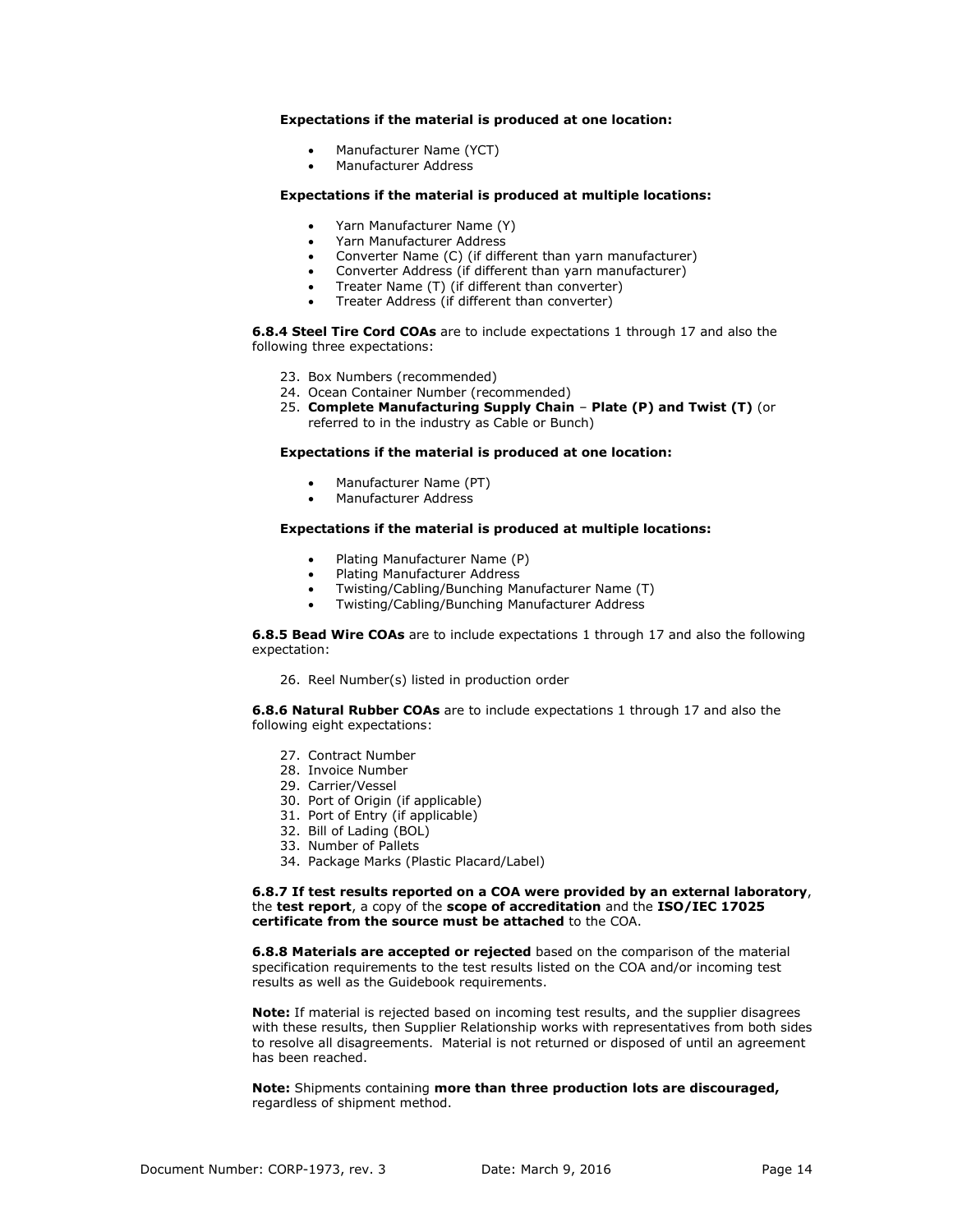### **6.9 Production Part Approval Process (PPAP)**

**PPAP submission could apply to any supplier** of a raw material that is used in the manufacturer of an Original Equipment Manufacturer (OEM) tire. Notification of this requirement will be well in advance of the due date and we will provide the necessary support and training in order to help meet this expectation.

**Note:** A **Level Four PPAP submission package** would be required containing a completed **Part Submission Warrant (PSW)** and **Bulk Materials Checklist (BMC)** at a minimum. Additional requirements are communicated using the Bulk Materials Requirements Checklist (Refer to **Appendix F - Bulk Material - Specific Requirements** of the **PPAP reference manual for more detailed information**). In addition to the PPAP reference manual, **PPAP refers to the following reference manuals**: **Advanced Product Quality Planning** (**APQP**) **& Control Plan**, **Potential Failure Modes and Effects Analysis** (**PFMEA**), Measurement System Analysis (**MSA**), and Statistical Process Control (**SPC**).

# **6.10 Factory Raw Material Evaluation (FRME)**

If the material sample and all the required paperwork meet expectations, then a larger quantity of the material is ordered for a manufacturing plant trial. At this time the order is assigned a **FRME number**.

Once the FRME number is assigned to the order the following is required:

- 1. The **FRME material must be equal to the quality level of mass production** which represents a statistically stable process.
- 2. All **FRME material must be clearly labeled with the FRME number**, along with the **material trade name**, to insure the proper segregation of the material from production intent material.
- 3. The **FRME number must be on all shipping paperwork**.
- 4. The **FRME material must be sent in production intent packaging**.
- 5. A **Certificate of Analysis (COA) must be sent for the FRME material and contain the FRME number**.
- 6. If **test samples are required**, **they must be sent to the manufacturing plant running the FRME labeled with the FRME number**.

**Note:** Refer to the **Purchase Order (PO)** for any additional requirements and in some cases more than one FRME is required.

#### **6.11 Manufacturing Plant Approval**

# **6.11.1 If the manufacturing plant approves the FRME**:

- 1. The PSW (if PPAP was requested by Purchasing) is approved and a copy is sent to the supplier.
- 2. The supplier's manufacturing location is added to the ASL for this specific manufacturing plant.
- 3. Orders can be placed.

#### **6.11.2 If the manufacturing plant rejects the FRME**:

- 1. The PSW (if PPAP was requested by Purchasing) is not approved.
- 2. The supplier's manufacturing location is not added to the ASL.
- 3. Orders cannot be placed.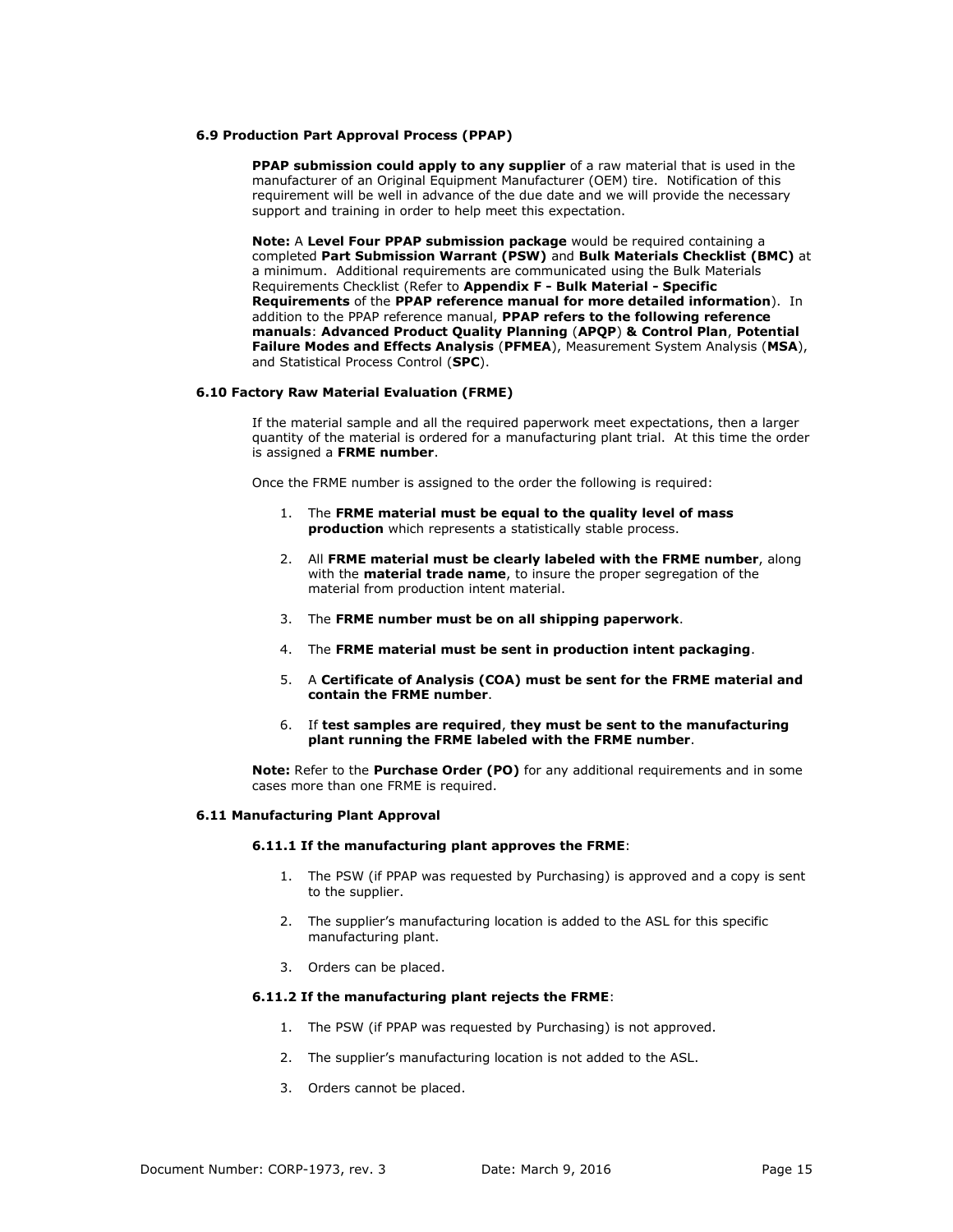4. Regional Materials Development or the approving plant determines if a second FRME trial should be ran after adjustment(s) are made based on the results of the FRME.

**Note:** If the material is added to the ASL, all material supplied going forward must be statistically consistent with the material approved.

# **6.12 The "Change" Essentials**

**6.12.1** Suppliers are responsible for proactively **notifying and sometimes obtaining approval** from the Supplier Relationship Manager (see page 4 for electronic mail address) for changes (proposed and actual) that may or may not impact our final product. All proposed changes must be managed by assuring **verification and validation is completed before the implementation of the change** and by **maintaining the current supply of material until approval is obtained**.

**Note:** Following an approved change, the first three shipments of material must indicate "**CHANGED**" on the COAs as well as all of the material packaging labels.

**6.12.2** Supplier Relationship, along with support from Materials Development, assesses the potential effects of the proposed change and determines if and to what extent **verification and validation** needs to be completed to ensure compliance with requirements. Verification and validation could possibly result in an onsite audit and a PPAP resubmission if PPAP was initially required.

# The following **proposed changes require proactive notification and approval**:

- 1. A proposed change to the material than what was previously approved (example: any change that alters the material statistically)
- 2. A proposed change to a material that was used to make the previously approved material (examples: catalyst change, neutralizing solution change, binder change, solvent change etc.)
- 3. A proposed change to the manufacturing process than what was used to make the previously approved material (examples: filtering method change, drying method change, new plating line, new treating line etc.)
- 4. A proposed change to the form of the material than what was previously approved (examples: powder instead of pellet, flakes instead of pastilles, etc.)
- 5. A proposed change in the test or inspection method (examples: new technique, new model of equipment, advanced equipment, etc.)
- 6. A proposed change to supply the same material from a different manufacturing location that is not already approved
- 7. A proposed new source of a raw material from new or existing supplier
- 8. A proposed upgrade or rearrangement of existing manufacturing equipment
- 9. A proposed sub supplier change with regard to the proposed changes listed above (1 through 8)
- 10. A proposed change to the packaging of the material than what was previously approved (examples: wood skids instead of plastic skids, low melt bag material change, paper bag material change, super sack material/design change, removing or reducing desiccant, changing humidity indicator types, less shrink wrap used, etc.)

In addition, the following **actual changes require notification:**

**Note: Changes 1 through 5 below also require Cooper Buyer notification** of the established action plan to keep our manufacturing processes running.

1. Inability to meet any part of the material specification(s)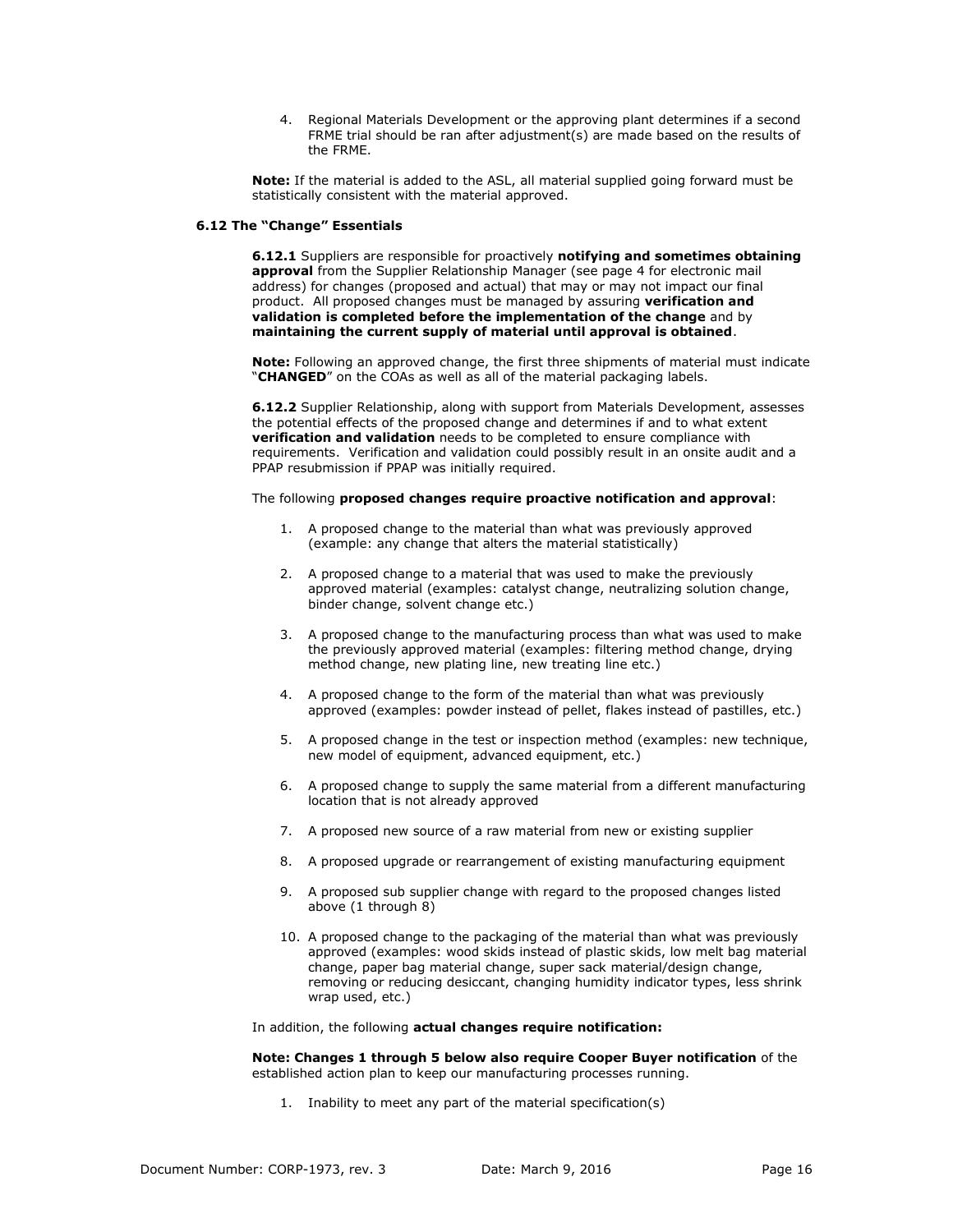- 2. Any issue that could possibly result in missed shipments or could possibly affect our manufacturing processes or product quality (examples: quality issue, labor issue, capacity issue, manufacturing issue, etc.)
- 3. Any sub supplier issue that could possibly result in missed shipments or could possibly affect our manufacturing processes or product quality (examples: quality issue, labor issue, capacity issue, manufacturing issue, etc.)
- 4. Nonconforming material that was shipped
- 5. Material that is not in compliance with REACH that was shipped
- 6. QMS certification lapse or discontinuation for any reason
- 7. EMS certification lapse or discontinuation for any reason
- 8. OHSMS certification lapse or discontinuation for any reason
- 9. Calibration and Testing Laboratory certification lapse or discontinuation for any reason
- 10. Company ownership change
- 11. Company name change
- 12. Material trade name change

**Note: Company ownership changes, company name changes, and material name changes** are updated on the ASL without material re-approval if there are no changes to the manufacturing locations or manufacturing processes. Although, updated SDSs with the name change are required for all materials approved on the ASL.

**6.12.3 If a supplier change is initiated by Cooper,** a form is sent to the supplier with the details of the request. **The supplier is expected to fill out the form indicating acceptance of the proposed change or to document the reason(s) why the request was denied**. The completed form is to be sent back to Cooper.

#### <span id="page-16-0"></span>**7.0 Natural Rubber**

The condition of Technically Specified Rubber upon arrival at the delivery location specified in the contract must be free from any damage and shall meet the following requirements:

- 1. **Bale wrap identifying** the manufacturing plant by **name or symbol**
- 2. Only **approved**, **sturdy, clean** and **protective packaging** that shall not damage during transit, storage or handling is accepted
- 3. The **package marks** (plastic placard/label) required by the buyer and/or the controlling organization in the producing country **shall be distinct and legible**.
- 4. The presence of **wood splinters**, **broken timber**, or **other contaminates** adhering to the rubber **is not permitted**
- 5. The presence of **foreign material is not permitted**
- 6. There shall be **minimal adhesion** between the bales/blocks of rubber
- 7. A **clean Bill of Lading** (BOL) must be issued

# <span id="page-16-1"></span>**8.0 Inventory Control**

**8.1** In order to assist in inventory control practices (**First In First Out (FIFO)**) suppliers should **ship material**, whenever possible, **in the order that it was manufactured** when fulfilling purchase orders.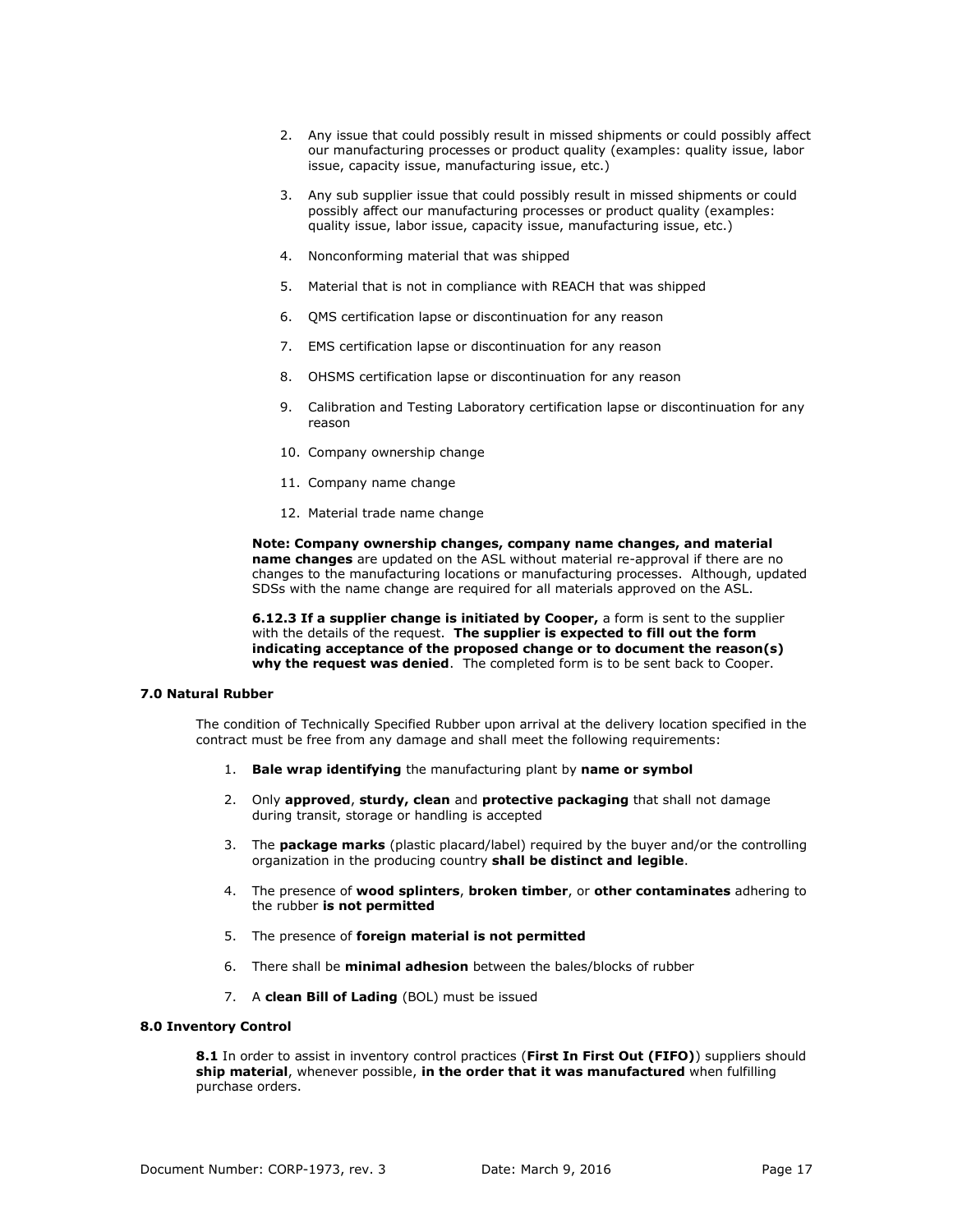**Note:** Suppliers are also required to use an inventory management system to **optimize inventory turns** and **assure stock rotations**, such as "first–in-first-out", of raw materials, in process materials and finished materials.

**8.2 Suppliers are required to provide material with a sufficient amount of shelf life remaining for use.**

### <span id="page-17-0"></span>**9.0 Packaging and Labeling**

# **9.1 Packaging**

**9.1.1 Raw materials are not to be packaged using wood or cardboard** unless initially approved that way during the FRME process or prior approval is obtained by Cooper Purchasing.

**9.1.2 Mixed rubber compounds are to be packaged on metal skids** whenever possible.

**9.1.3 Packaging deviations** require prior approval from Cooper Purchasing before shipping.

**9.1.4 Individual material containers** (examples: roll, tote, pallet, super sack, box, etc.) **are to contain only one material lot**.

**Note:** If more than one material lot is needed to be shipped on a skid, Cooper Purchasing must first approve the shipment. For approved shipments, the lots must be clearly separated by shrink wrap on the skid.

**9.1.5** Shipments containing **more than three lots are to be minimized**, regardless of shipment method.

# **9.1.6 A Packing List is required for all shipments.**

#### **Information required on all Packing Lists:**

- 1. Material Specification Number/Code Number
- 2. Material Description
- 3. Purchase Order (PO) Number
- 4. Net Weight
- 5. Number of Skids/Containers
- 6. Bill of Lading (BOL) Number
- 7. Ocean Container Number (if applicable)

**9.1.7 Bill of Lading and Delivery Receipt** provided must be identified with the Purchase Order (PO) number.

#### **9.2 Labeling**

**9.2.1 Each small individual material container** (examples: bag, spool, reel, bale, etc.) shipped **must be identified/labeled with both Cooper's material specification number/code number and the supplier's material trade name**. This is so the material can still be correctly identified if removed from the larger container.

**Note: Printing size and color on the bale wrap used for polymers** must be the same as what was approved initially during the Factory Raw Material Evaluation (FRME).

**9.2.2 Each large individual material container** (examples: roll, tote, skid, super sack, trailer, rail car, etc.) **must be identified/labeled with both Cooper's material specification number/code number and the suppliers material trade name on at least two sides (adjacent sides preferred)**. In addition, each large container shipped must be identified with Cooper's material specification number/code number in such a manner that this **identification remains with the material until it is completely consumed**. For example, if the material is wrapped in shrink wrap on a pallet, the Cooper material specification number/code number cannot be placed on the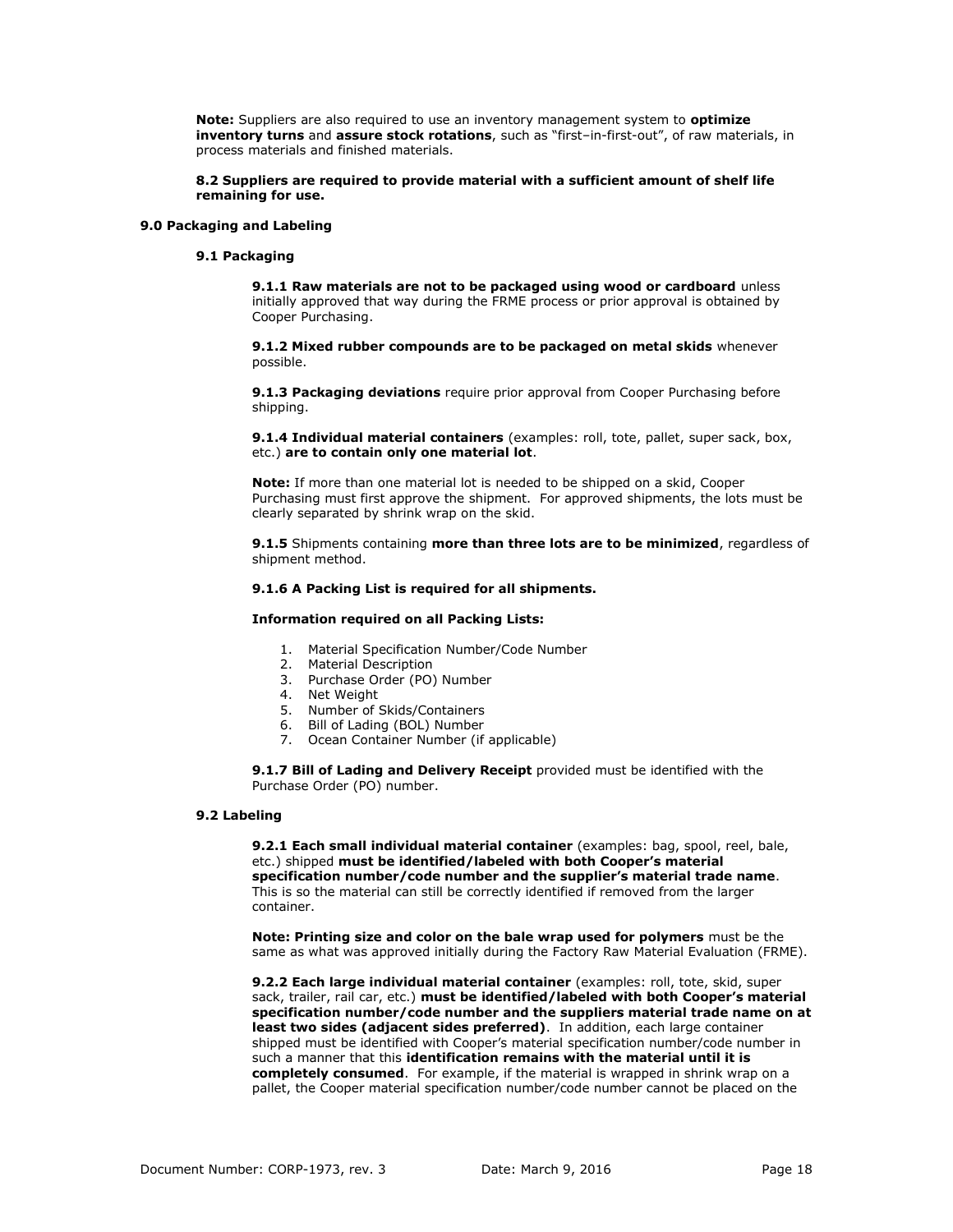outside of the shrink wrap, as this is removed in order to use the material in manufacturing.

### <span id="page-18-0"></span>**10.0 Quality Performance**

Raw material suppliers are monitored for quality conformance by the means of tracking conforming material performance on a monthly basis. **Conforming material performance** reflects the supplier's ability to ship material to our manufacturing locations that meets the material specification(s).

#### **10.1 Quality performance is measured as nonconforming Parts Per Million (PPM) received and the goal is to maintain zero nonconforming PPM**.

**Calculation:** Nonconforming PPM equals the total amount of nonconforming material received during a month divided by the total amount of material received during that same month, times one million.

# **10.2 Formal Material Quality Notification (FMQN)**

# **10.2.1 FMQNs are issued for,** but not limited to:

Any nonconforming material which could affect the **quality of our product**:

- Not meeting any part of the material specification
- Damaged material (examples: wet, bent, etc.)
- Foreign material present (example: contamination)
- Incorrect material received due to mislabeling
- Material received past the shelf life

Anything which could affect our **manufacturing process**:

- Damaged packaging
- Incorrect packaging
- Incorrect material form

**Repeat occurrences** for the same Vendor Complaint Quality Notification (VCQN)

Failure to provide written **corrective and preventive action in a timely manner**

# Not following **the "Change" essentials**

**10.2.2** FMQNs require the supplier to provide a **written corrective and preventive action response**. This response is to be documented on the Supplier Corrective and Preventive Action Response form provided.

> **10.2.2.1** An **initial response is required** to be returned **within twenty four hours of the acknowledged receipt of the issue**. Completing the first three sections of the form ([D1] through [D3]) is required for the initial response.

**10.2.2.2** The **final response is required** to be returned **within fourteen calendar days of the acknowledged receipt of the issue**. Completing the next six sections of the form ([D4] through Supplier Response) is required for the final response. If more time is required to complete the corrective and preventive action process, **continued updates are required every five calendar days thereafter**, until the issue is corrected and the preventive action is implemented and verified to be effective. If the final response is not received **within fourteen calendar days, and more time was not agreed upon,** then the supplier may be required to attend a face to face meeting to present their corrective and preventive action response.

**10.2.2.3** The issue is considered closed only after the Supplier Corrective and Preventive Action Response form has been accepted (signed, dated and returned).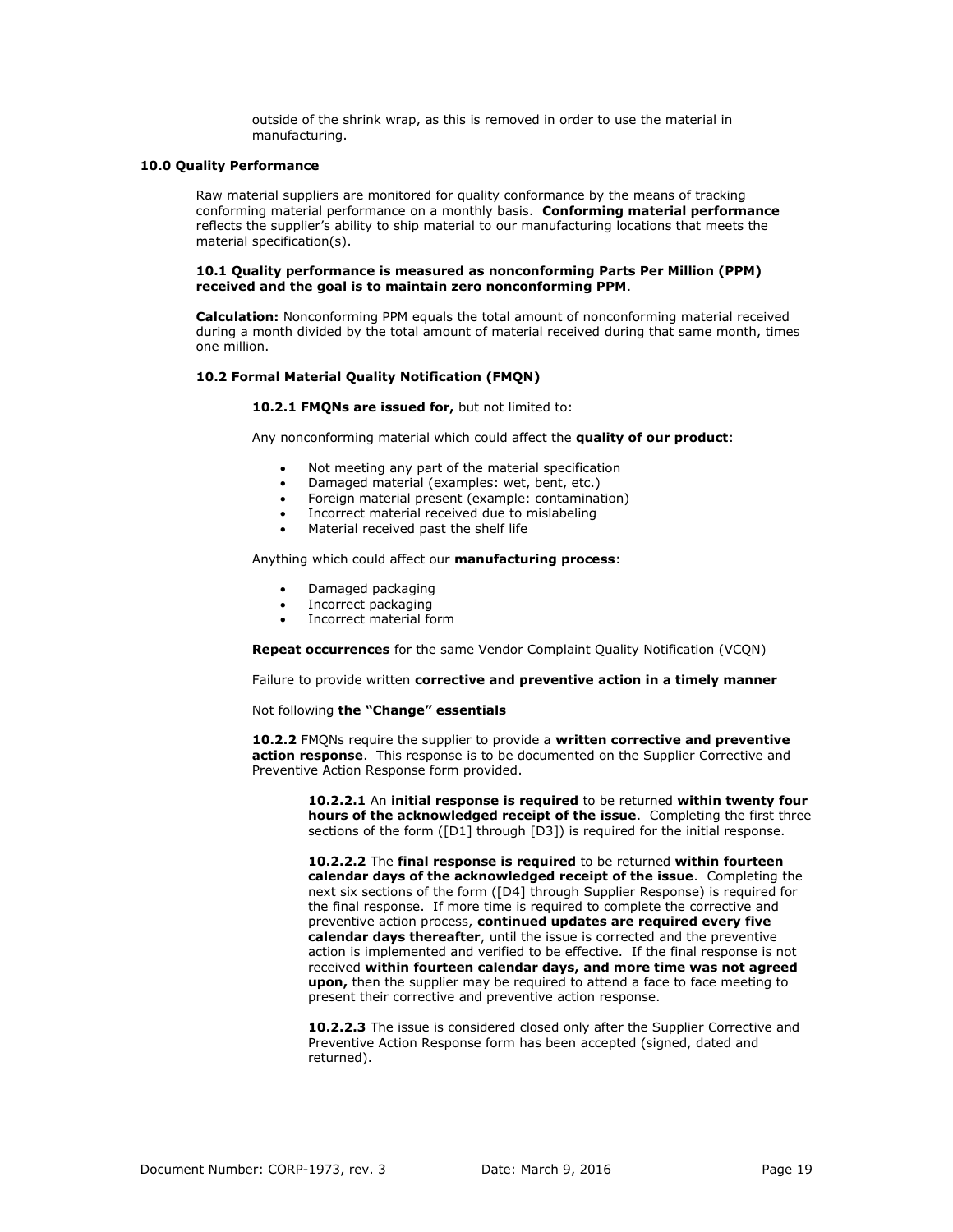**Note:** In some cases, a plant trial and or an on-site audit may be required to verify and validate the effectiveness of the corrective and preventive action(s) implemented.

# **10.3 Vendor Complaint Quality Notification (VCQN)**

**10.3.1 VCQNs are issued for***,* but not limited to:

Anything which does not affect the **quality of our product**:

- Slight form change to the material (example: clumping)
- Suspect material that meets the material specification (example: color difference)
- Foreign material that has known contamination source (example: work glove)
- Material flow issue
- Material received with not enough shelf life remaining

Anything which does not affect our **manufacturing process**:

- Correct material received but mislabeled
- Slightly damaged packaging with no damage to the material
- Inadequate packaging
- No test samples provided with shipment

Three or more **repeat occurrences** for the same Opportunity for Improvement (OFI)

Not meeting a Guidebook requirement

**10.3.2 VCQNs may require** the supplier to provide **a written corrective and preventive action response**. This response, if required, is to be documented on the Supplier Corrective Action Response form and the expectations documented in 10.2.2.1, 10.2.2.2 and 10.2.2.3 apply.

# **10.4 Opportunity for Improvement (OFI)**

**OFIs are issued for***,* but not limited to:

Minor issues which do not in any way affect **the quality of our product**:

- Material characteristic issue not specified in the material specification
- Shipment missing the COA
- Commercial issue
- Factory Raw Material Evaluation (FRME) issue

Minor issues which do not in any way affect our **manufacturing process**:

- Not enough shrink wrap
- Carrier issue (examples: where Cooper paid the freight, FOB origin, etc.)
- Information errors (examples: wrong lot number provided on paperwork, missing information on the COA, safety symbol missing from paperwork, etc.)

**Note:** OFIs do not affect the supplier's quality score or ranking and does not require a written corrective and preventive action response*.*

#### **10.5 Nonconforming/Suspect Material Disposition**

Supplier is expected to provide disposition of the nonconforming/suspect material **within ten calendar days from the acknowledged receipt of the issue***.* A **return material authorization (RMA) number from the supplier is expected,** but not required, for the return of any material. The return authorization is to be provided to the receiving plant's shipping and receiving department. If disposition is not provided by the supplier **within thirty calendar days**, the receiving plant can make arrangements to have the material returned to the supplier's manufacturing location at the suppliers expense.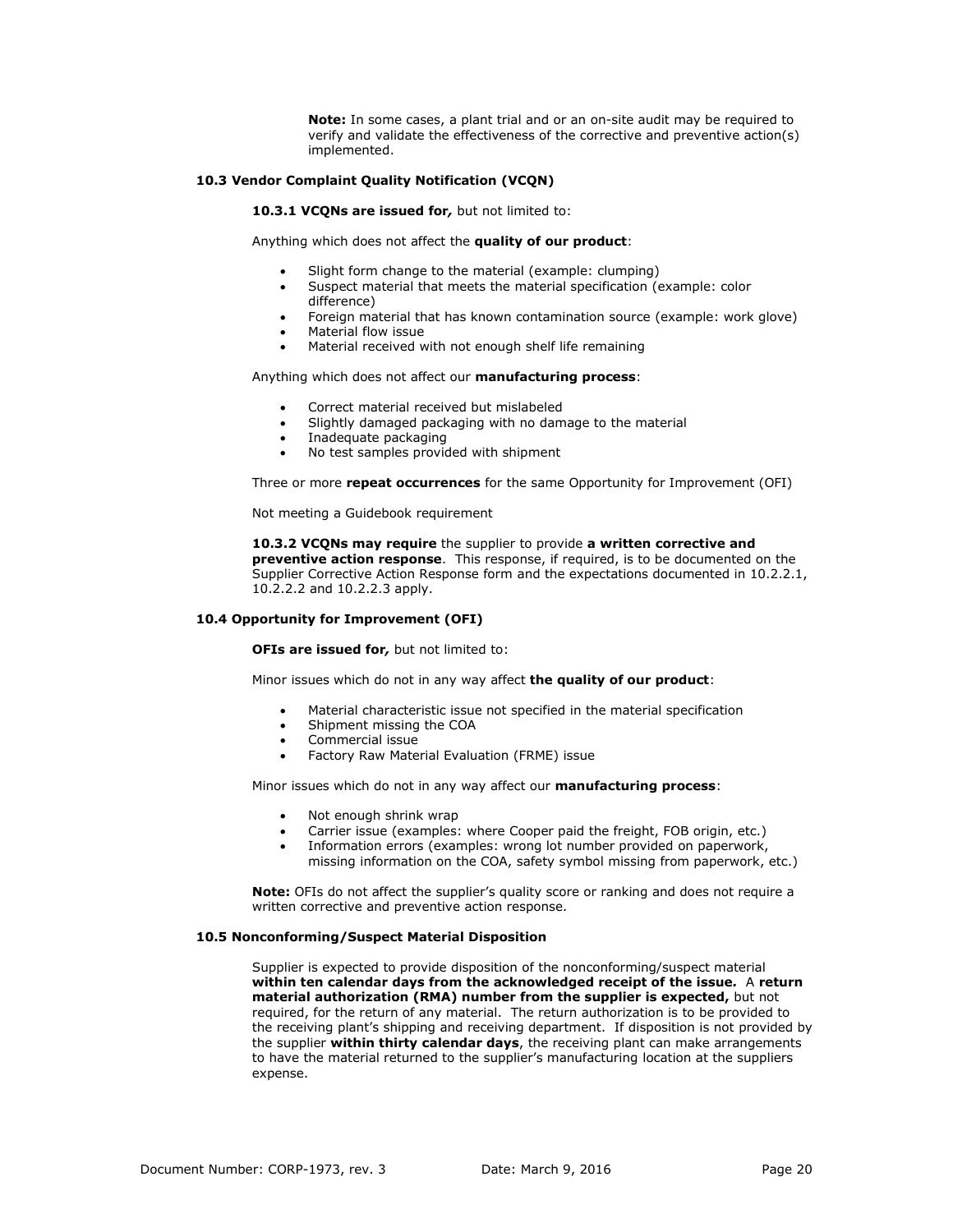If material is authorized to be returned or scrapped by the supplier, the returned/scrapped amount is used in the nonconforming PPM calculation.

**Note:** All cost associated with scrapping and or returning the material is the responsibility of the supplier.

# <span id="page-20-0"></span>**11.0 Delivery Performance**

Raw material suppliers are monitored for delivery conformance by the means of tracking on time delivery performance on a monthly basis. **On time delivery performance** reflects the supplier's ability to ship material so that it arrives at our manufacturing locations on the expected receipt date.

# **11.1 Performance is measured as an on time percentage and the goal is to maintain one hundred percent on time delivery**.

**Calculation:** On time percentage equals the number of late deliveries during a month divided by the total number of deliveries during that same month, times one hundred.

**11.2 Poor delivery performance or an issue that resulted in the stoppage of tire production requires** the supplier to provide **a written corrective and preventive action response**. This response is to be documented on the Supplier Corrective and Preventive Action Response form provided and the expectations documented in 10.2.2.1, 10.2.2.2 and 10.2.2.3 apply.

**11.3** An **Advance Shipping Notice (ASN) must be sent prior to or at the time of shipment**. ASN transmission must occur electronically as specified by the receiving plant. Means of electronic communication includes, but is not limited to, the Elemica system, electronic mail or facsimile.

**Note:** The Purchase Order (PO) number must be entered on all ASNs, Bills of Lading (BOLs), and Invoice Documents.

**Note:** Information entered on the ASN must be identical to what is present on the BOL. This includes leading 0s, hyphens, commas, dashes, and upper and lower case lettering.

### **Information required for all ASNs:**

- 1. Purchase Order (PO) Number
- 2. ASN Number (not required in Asia)
- 3. Carrier Name and SCAC Code
- 4. Trailer Number/Pro Number
- 5. Bill of Lading (BOL) Number
- 6. Ship From Location (City, State, Country, Postal Code)
- 7. Estimated Delivery Date
- 8. Shipment Date
- 9. Gross Weight (Total Weight for Entire Shipment)

# **And the following detailed information by PO line number and lot number:**

- 10. PO Line Number (not required in Asia)
- 11. Material Specification Number/Code Number
- 12. Material Lot Number
- 13. Quantity Shipped (Net Weight)
- 14. Number of Containers

**Note:** On time delivery performance will be negatively impacted for failing to provide an ASN, for failing to provide an accurate ASN, and for providing an incomplete ASN.

#### <span id="page-20-1"></span>**12.0 Repercussions of Poor Performance**

Performance information is used to determine future sourcing decisions and supplier development activities. Suppliers that exhibit poor performance in quality, delivery or service are notified and requested to provide **specific corrective action plan(s) and or an overall improvement plan**. The supplier may also be required to attend a face to face meeting to present these plan(s).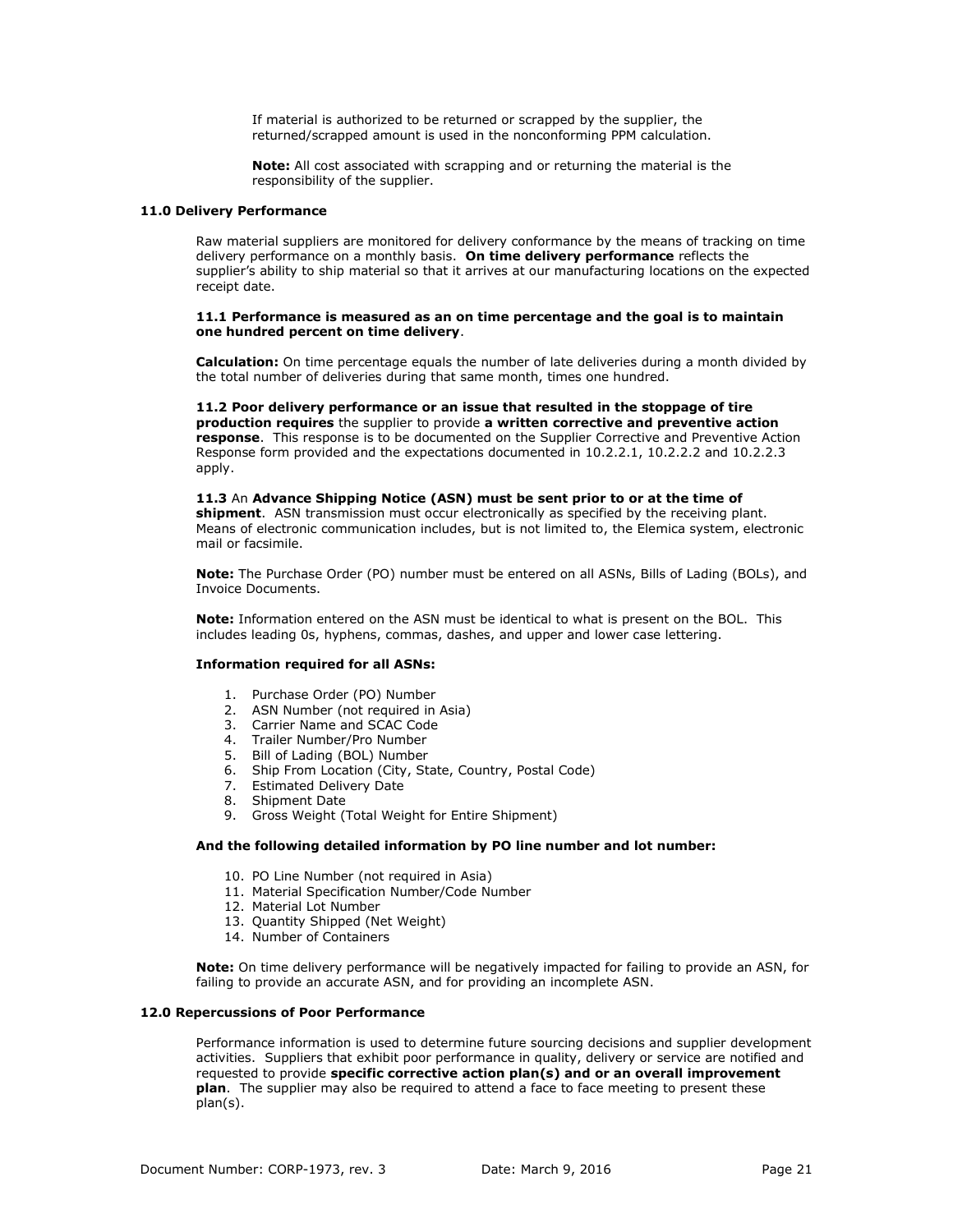**Suppliers who continue to exhibit poor performance could be subject to an on-site audit and/or could be resourced and removed from the Approved Source List (ASL), depending on the severity of the issue(s)**. Upon removal from the ASL all prior purchase commitments made with a supplier are considered void due to the unacceptable performance.

### <span id="page-21-0"></span>**13.0 Materials Planning & Logistics (MP&L)**

We strongly encourage that the **Materials Management Operations Guideline/Logistics Evaluation (MMOG/LE)** is used to assess your MP&L process.

**Note:** New potential suppliers may be required to complete this assessment and submit it as part of the material approval process.

Implemented procedures for data exchange are encouraged for Suppliers and Logistics providers. A fast, reliable, integrated, exact and standardized information flow is necessary to reduce lead times both in the physical and the administrative flow.

Suppliers are encouraged to have the capability to send and receive electronic communication in accordance with requirements and relevant industry standards. **Traditional EDI or Web-based EDI are acceptable** means of electronic communication. Electronic mail and facsimiles are not acceptable means of electronic communication (**EDI is not available in Asia at this time**).

**Note:** If you are not responsible for the transportation of your material, routing instructions are provided.

# <span id="page-21-1"></span>**14.0 Improvement**

**14.1 Continual improvement** efforts of systems and processes are required to drive overall performance improvement. Being a global leader in systems and processes is preferred.

**14.2 Lean enterprise concepts** should be utilized where appropriate to eliminate waste and non-value added activities that increase costs. Lean enterprise concepts may include the implementation of "KanBan", "Pull Systems", and other related practices. You may be requested to work with us on a continual improvement project where we assist in the deployment of "Lean" initiatives when it is appropriate to do so. A request for your involvement/participation is done well in advance of the targeted project start date.

**14.3** Implementation of the **Six Sigma methodologies** as a business philosophy and initiative to enable world-class quality and continuous improvement to achieve the highest level of customer satisfaction is encouraged. Six Sigma is the new standard of excellence at only 3.4 non-conformances per million opportunities (NPMO).

# <span id="page-21-2"></span>**15.0 Asia Specific**

# **15.1 Invoices (Kunshan plant)**

**Invoices for our manufacturing location in the Asia** are to be sent via express to:

Cooper (Kunshan) Tire Co., Ltd. No. 168, Bailing Road Precision Machinery Industrial Park Kunshan, ETDZ, China 215331

**Note:** All invoices need to be identified with the Purchase Order (PO) number.

# **15.2 Agreement**

Suppliers are required to sign and date the **Purchasing Framework Agreement** and **Quality Warranty Agreement** prior to the start of normal purchasing.

# <span id="page-21-3"></span>**16.0 Europe Specific**

# **16.1 Invoices (Melksham plant)**

**Invoices for our manufacturing location in the United Kingdom** are to be mailed to: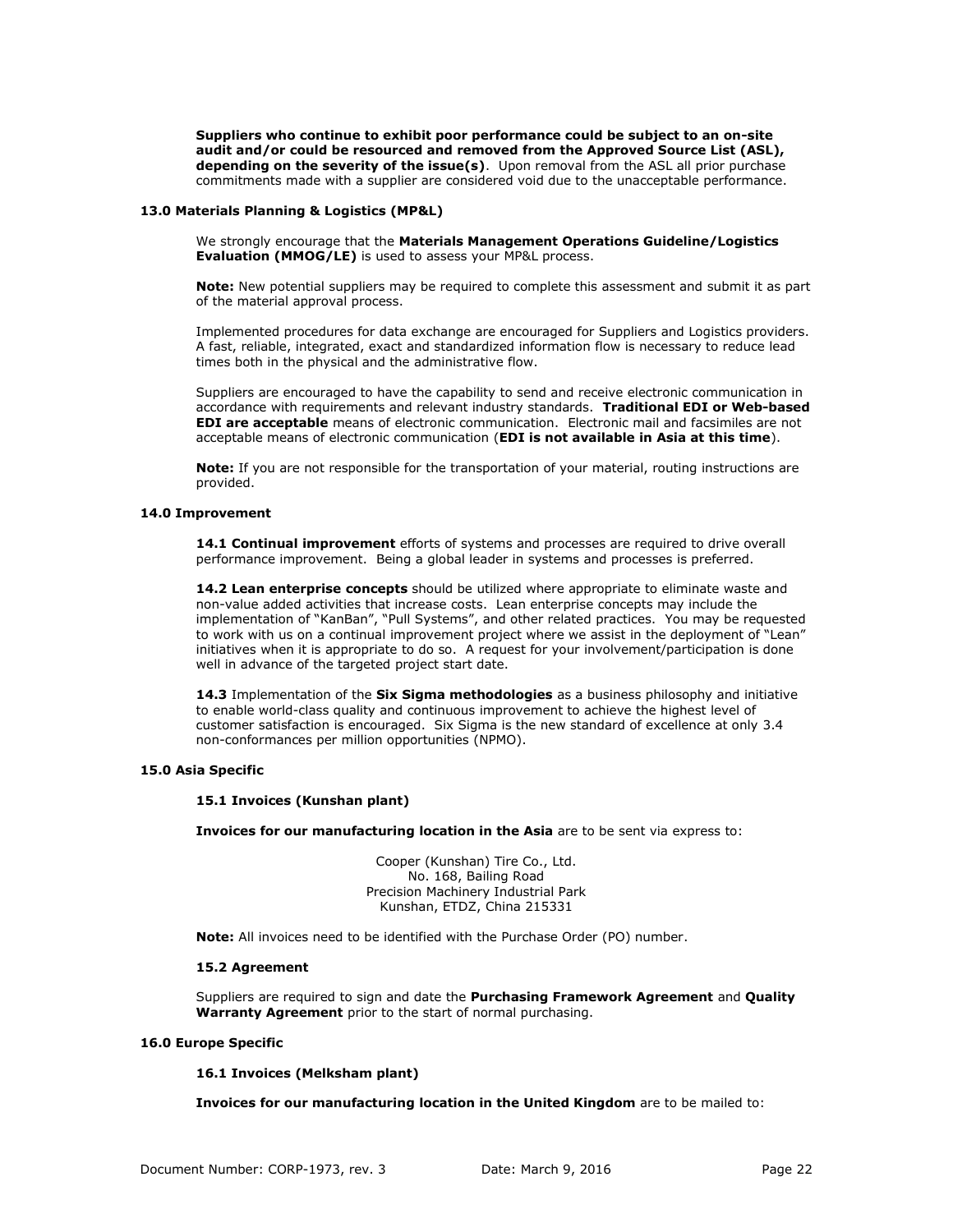Cooper Tire & Rubber Company Europe Ltd. Bath Road Melksham, Wiltshire, United Kingdom SN12 8AA

# **16.2 Invoices (Kruševac plant)**

#### **Invoices for our manufacturing location in Serbia** are to be mailed to:

Cooper Tire & Rubber Company Serbia D.o.o. Savska 33 Krusevac, Serbia 37000

### <span id="page-22-0"></span>**17.0 Mexico Specific**

# **17.1 Invoices (El Salto plant)**

**Invoices for our manufacturing location in Mexico** are to be sent electronically to Purchasing and Finance and also must include a deposit in our payment mailbox upon the delivery of the material.

### **If a document is missing, it needs to be mailed to:**

Corporacion de Occidente S. A. de C.V. Km 3.5 Carretera a El Salto vía la Capilla, Col. La Reserva El Salto, Jalisco C.P. 45680

# **Information required on all Invoices:**

- 1. Purchase Order (PO) Number
- 2. Material Specification Number/Code Number
- 3. Quantity Invoiced
- 4. Unit Price
- 5. Extended Amount
- 6. Payment Terms

**Note:** Any additional charges (examples: taxes, freight, duty, packaging, etc.) needs to be invoiced as separate line items.

# <span id="page-22-1"></span>**18.0 United States Specific**

# **18.1 Invoices (United States plants)**

**Invoices for our manufacturing locations in the United States**, which are not electronically sent through Elemica, are to be sent by electronic mail [\(acctspayable@coopertire.com\)](mailto:acctspayable@coopertire.com) or mailed to:

> Cooper Tire & Rubber Company 701 Lima Avenue Findlay, Ohio 45840

### **Information required on all Invoices:**

- 1. Purchase Order (PO) Number
- 2. Material Specification Number/Code Number)
- 3. Ship to Location
- 4. Quantity Invoiced
- 5. Unit Price
- 6. Extended Amount
- 7. Trailer/Rail Car Number (recommended)
- 8. Country of Origin

**Note:** Any additional charges (examples: taxes, freight, duty, packaging, etc.) need to be invoiced as separate line items.

# **18.2 Certificate of Analysis (COA)**